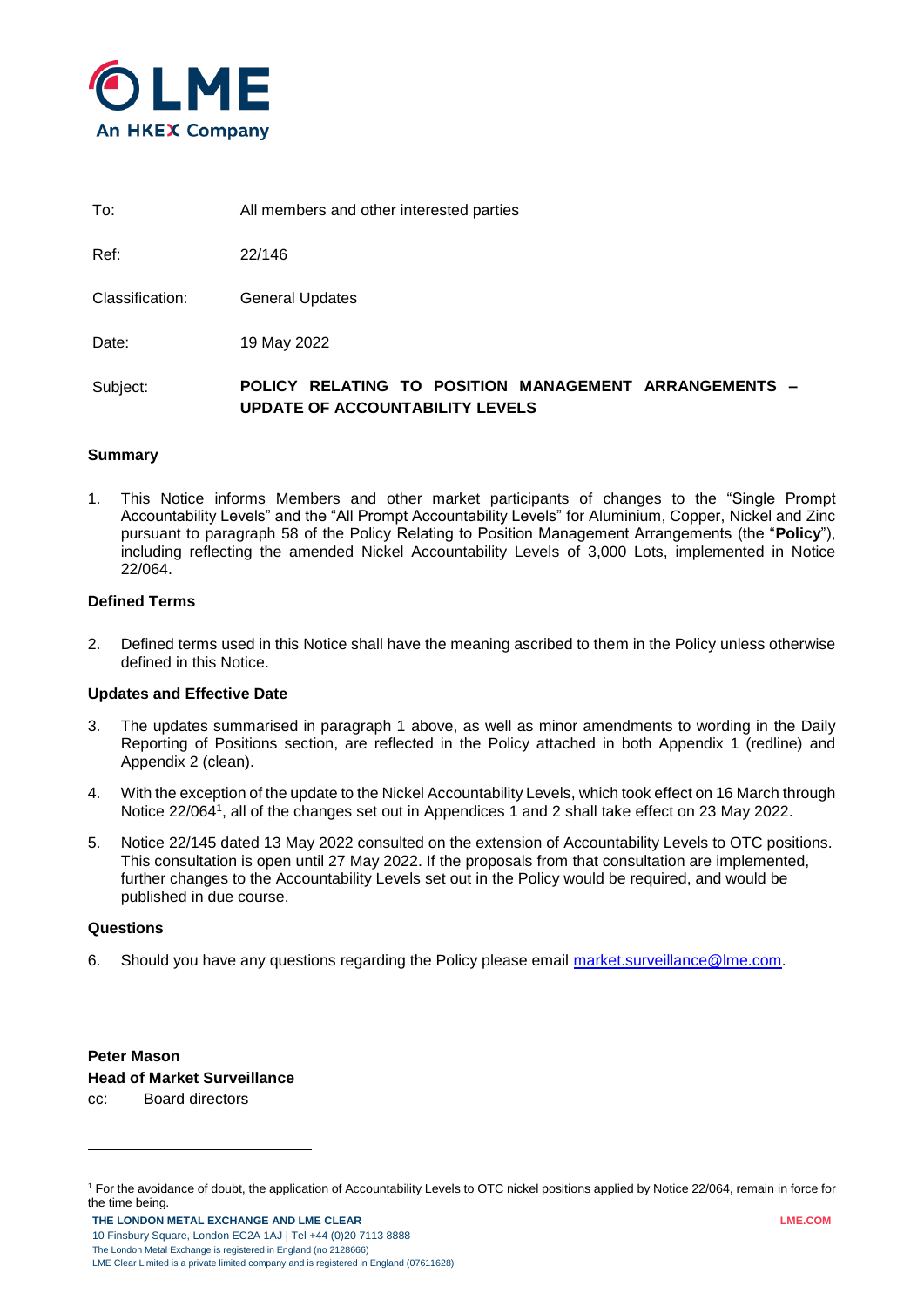# **Appendix 1 – Redline**

### **Policy Relating to Position Management Arrangements**

### **Introduction**

- 1. In order to ensure that the price discovery process is not unduly influenced by the existence of a position, which can include the holding of Warrants, the LME has in place arrangements to ensure that all positions held on the market are subject to ongoing monitoring. Where appropriate, the LME may take such action, through the Special Committee, as deemed appropriate to ensure that no position holder is able to exercise an undue influence on the market. Regulation 17 of Part 3 (Emergencies) of the LME Rulebook sets out the powers of the Special Committee.
- 2. It should be noted that the existence of a dominant position is not abusive *per se*, nor that the LME seeks to prevent the existence of such positions. Instead, the aim is to ensure that where such positions are held by market participants, the ongoing management of the position does not have an undue influence upon the market. For the avoidance of doubt, managing a position on the market would include not only active management through trading activity but also passive management through the lack of market activity – i.e. the withholding of liquidity from the market.

#### **Defined Terms**

3. Terms defined in the LME Rules and Regulations (the "LME Rulebook") shall have the same meaning in this Policy Relating to Position Management Arrangements (the "Policy"), unless stated otherwise.

#### **Position Management Arrangements**

- 4. Members should note that throughout this Policy a 24 hour time format is used and all times refer either to UK Greenwich Mean Time or UK British Summer Time, depending on whether Daylight Saving Time is being observed.
- 5. In addition to the ongoing monitoring of positions referred to above, the LME has the following arrangements in place:
	- a) Daily reporting of positions;
	- b) Lending Rules;
	- c) Warrant financing;
	- d) Accountability levels; and
	- e) Position Limits.
- 6. To support these arrangements, the LME requires Members to provide certain information on a daily basis including position reports and details of financing arrangements, as well as manage Warrant inventory in LMEsword in line with guidance set out within this Policy.
- 7. Details of the arrangements and reporting requirements are set out below.

### **Daily Reporting of Positions**

8. In accordance with the obligations contained within Regulation 20.3 of Part 3 of the LME Rulebook, Members must provide a daily Commodity Position Report ("CPR") to the LME in accordance with the format required by the Exchange. These position reports must be submitted to the LME Universal Data Gateway ("LME UDG") and must be received by the LME before 08:30:00 the next business day following the date of the report.

### Positions to be Reported in CPR files

- 9. Category 1, 2, 3 and 4 Members must report every single net LME position in respect of:
	- a) All aggregated proprietary accounts of a Member; and
	- b) Any Client account.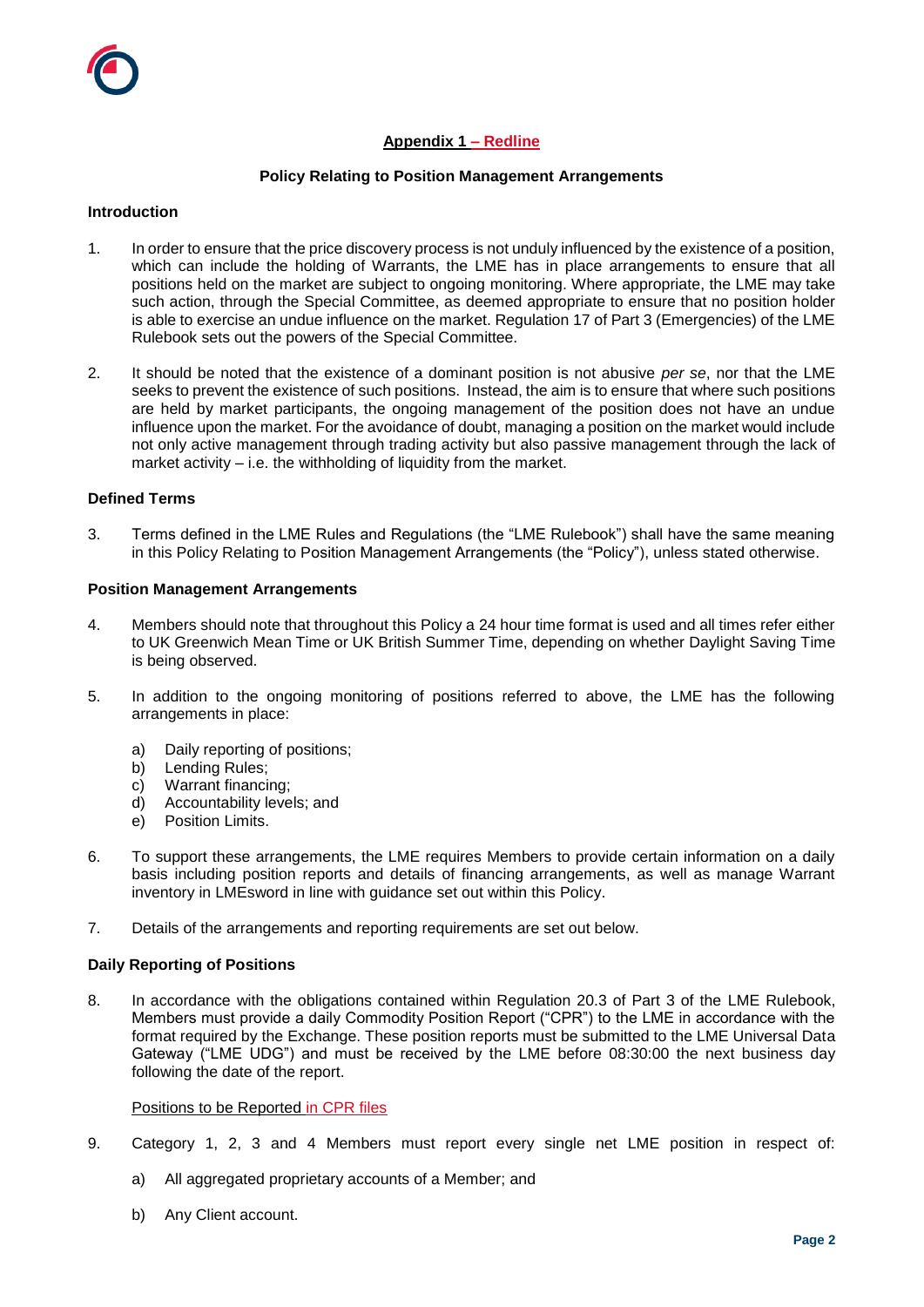

- 10. In respect of Client Contracts, the reports must be compiled on the basis of all Clients who hold those Client Contracts. Where a Member operates an omnibus account on behalf of underlying Clients of an intermediary, the reports must account for each of those underlying Clients separately (except in the case of pooled funds). Members should not treat intermediaries as the holders of aggregated positions if the underlying Clients are the holders of the Client Contracts.
- 11. For each of the Member proprietary or Client accounts described above, net market positions should be reported by an International Securities Identification Number ("ISIN"). Each commodity and Prompt Date for Futures Contracts and commodity, option date, option type and Strike Price for Options Contracts have their own unique ISIN. Positions should not be reported twice.
- 12. Positions reported by Members each morning are those at the close of business on the previous business day. Trades that remain unmatched at close of business should not be included in Member's position reports the next day. Only on-exchange LME registered positions should be reported. Over the counter ("OTC") positions or LME look-alikes should not be reported nor netted with on-exchange positions. In the event a Member has unmatched trades at close of business for the Cash prompt they should inform Market Surveillance via email before 08:30:00 the next morning.

### Reporting Procedure

- 13. Category 1, 2, 3 and 4 Members must submit their CPR file to Market Surveillance using the LME UDG, before 08:30:00 each business day. Members must have appropriate systems and controls to ensure that data contained in CPR files is complete and accurate.
- 14. Members should contact both Regulatory Reporting and Market Surveillance immediately if they find that they are unable to meet the daily deadline to submit their CPR file. Members who have to resubmit their CPR file after the reporting deadline because they need to correct erroneous or incomplete submissions must inform both Regulatory Reporting and Market Surveillance of each resubmission as soon as possible.
- 15. Members who automate their file submission must check their report status for transmission or validation error messages sufficiently in advance of the reporting deadline to ensure that they can correct and resubmit their reports to the LME by the required deadline.
- 16. While Members may delegate the calculation and transmission of their CPR file to third parties, they retain the responsibility under the LME Rulebook for the accuracy and completeness of the data and submission to the LME by the required time. If delegated to a third party Members must be able to demonstrate appropriate oversight of those submissions, including compliance with the obligations contained in this Notice and the LME Rulebook.
- 17. Members must ensure that adequate and ongoing testing is undertaken of systems and controls procedures used to report to the LME to ensure that the information provided to the LME is accurate and complete.
- 18. Members requiring further information on LME UDG or CPR should refer to the relevant specification documents, which can be found on the LME website at:

https://www.lme.com/en-GB/About/Market-Regulation/MiFID-II/Documents#tabIndex=1

### **LMEsword Warrant Management**

- 19. Whilst LMEsword does not purport to create a register of beneficial owners of metal to which Warrants relate it is now necessary, in order that the LME can effectively monitor positions and issue Lending Rules, for Members to ensure Warrants are managed in line with this Policy.
- 20. Members must ensure that by no later than 17:00:00 each day all Warrants that are under its control are allocated to specific accounts within LMEsword. The account to which they are allocated to must reflect the party who holds the proprietary interest in the metal to which the Warrants relate (the "Effective Controller").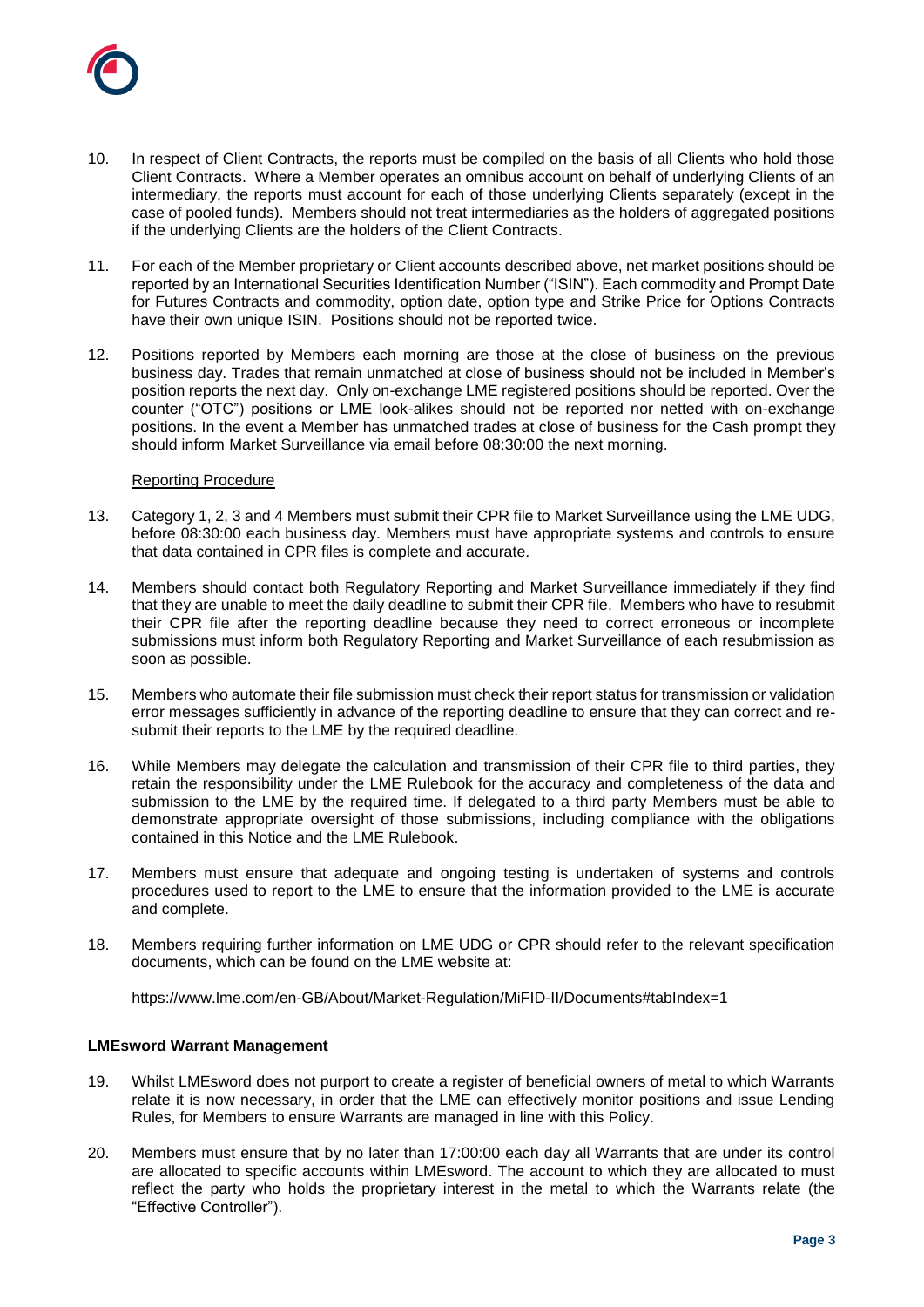

21. Each Member's LMEsword account that holds Warrants must have a valid short code assigned to it in the Compliance Reference field. This short code must have been uploaded to the LME UDG in a Personally Identifiable Information ("PII") file no later than 17:00:00 on the day Warrants are first held in the LMEsword account, and the underlying Legal Entity Identifier ("LEI") or natural person information must correspond to the Effective Controller of that Warrant. Members should note that no 'point of entry' validation for the Compliance Reference field is in place and it is therefore a Member's responsibility to ensure the short code entered is in a valid format and has been uploaded to UDG. Further information around PII file submissions can be found on the LME website at:

<https://www.lme.com/en-GB/About/Market-Regulation/MiFID-II/Documents#tabIndex=1>

- 22. For the avoidance of doubt, even in the event that a Warrant has been transferred to a third party, the entity which retains the proprietary interest in the metal to which the Warrant relates would be considered the Effective Controller.
- 23. There are a number of ways in which a party can achieve effective control of Warrants held by another. These include where:
	- (a) the holder of Warrants has an obligation such that they will retain the Warrants while the obligation is outstanding;
	- (b) the person to whom the holder of the Warrants owes the obligation is aware that the Warrants are being held against the obligation; and
	- (c) the person to whom the obligation is owed has effective control over whether those Warrants can become available to the market.
- 24. Although not an exhaustive list, specific examples of where a proprietary interest may still be retained in a metal to which a Warrant relates, even though it has been transferred to a third party, would include when a Warrant has been placed in to a financing arrangement or pledged to LME Clear as collateral.
- 25. In the event that a Member, or as the case may be, a Client has effective control over (rather than possession of) Warrants, the LME will aggregate those Warrants with other Warrants held by, or to the order of, the Member or, as the case may be, the Client. The result will be that the total number of Warrants will be counted towards the Member's or, as the case may be, the Client's Warrant holdings, cash today and cash positions for the purposes of calculating lending under the Lending Rules. The Lending Rules will therefore apply to the total aggregated number of Warrants

### Failure to report in an accurate and timely manner

- 26. Members are advised that the failure to report CPR files and manage their Warrants in LMEsword in an accurate and timely manner may result in action being taken by the LME. As a general rule, the LME may take action against a Member where errors and/or late submissions are observed on 5 or more business days within a calendar month.
- 27. There are a variety of circumstances that may lead the LME to conclude that there is an error with a Member's position reporting or Warrant management. These are set out in an non-exhaustive list below:

CPR

- (a) **Late submission of files** Members must submit CPR files before 08:30:00 each business day;
- (b) **Errors in accuracy of positions reported** The positions reported in Members' CPR files must be free of errors;
- (c) **Duplicate submissions** Unique positions for each position holder must only be reported once;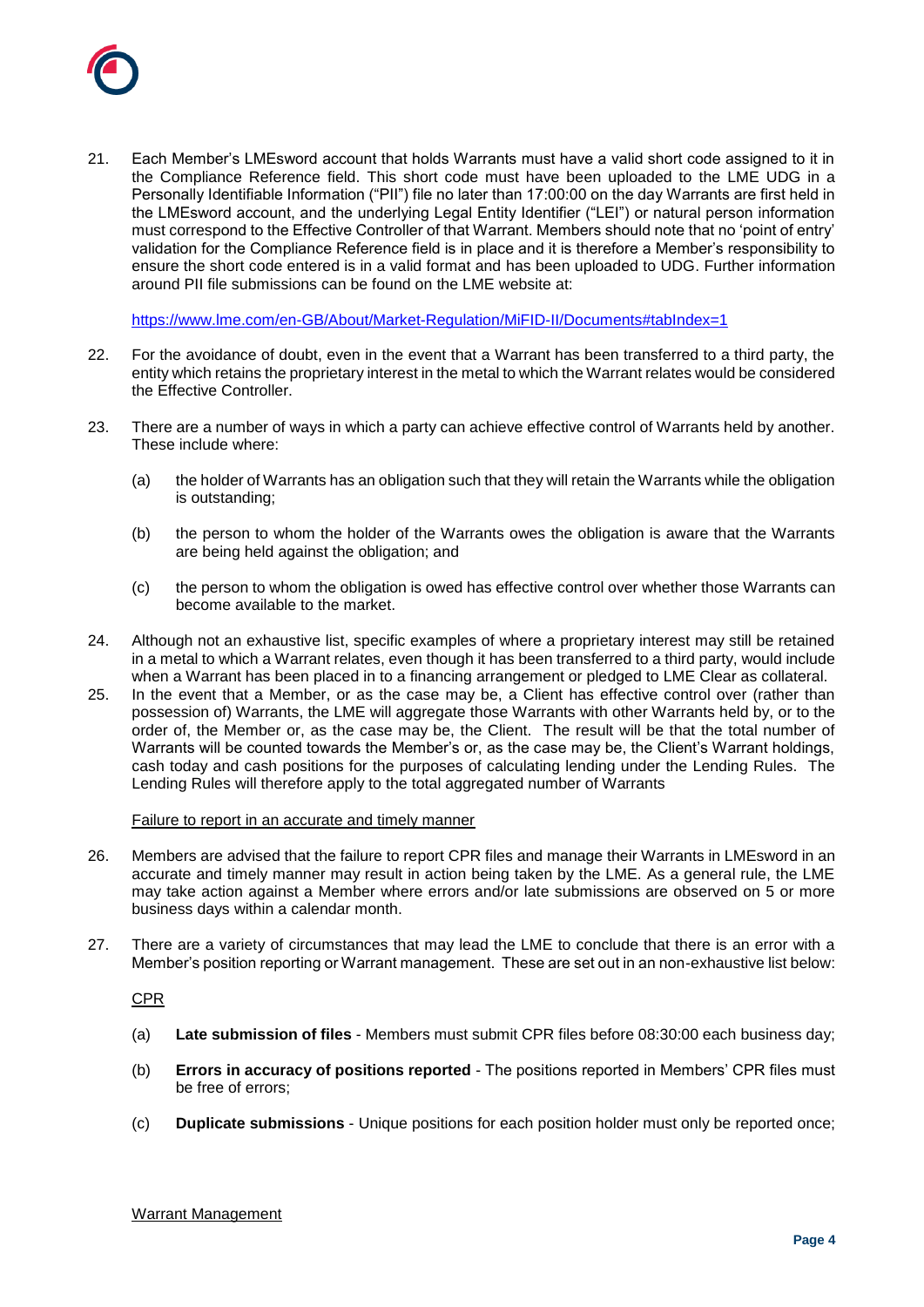

- (d) **Late allocation of Warrants** Members must ensure Warrants are allocated to specific LMEsword accounts no later than 17:00:00;
- (e) **Incorrect allocation of Warrants** Members must ensure Warrants are allocated to specific LMEsword accounts which identify the Effective Controller of those Warrants. Leaving Warrants in collection accounts overnight would be captured under this type of error;
- (f) **Blank Compliance Reference fields** Members must ensure that each LMEsword account that holds Warrants contains a valid short code in the Compliance Reference field. This short code, when mapped to data held by the LME, should reflect the Effective Controller of the Warrants; and
- (g) **Invalid short codes** Each short code in the Compliance Reference field within LMEsword should have been uploaded to LME UDG prior to the LMEsword account having Warrants allocated to it. This is to ensure that the short code can be mapped to the relevant LEI or natural person information held by the LME and the Effective Controller of the Warrant can be identified.

### **Lending Rules**

- 28. The LME has a regulatory obligation to ensure it has appropriate measures in place to reduce the extent to which the LME can be used for a purpose connected with market abuse, including but not limited to an abusive squeeze. In order to comply with this obligation the LME issue Lending Rules to market participants holding dominant positions, instructing them to provide a certain amount of liquidity in the tom-next contract at a pre-determined price, to ensure they cannot exert an undue influence on the market price of a particular contract, and in extremis squeeze the market.
- 29. The LME's Lending Rules rely upon the reporting by Members on a daily basis of all open LME positions as well as Warrant information held in LMEsword at 17:00:00 the previous business day. Using this information the LME will require Members or their Clients to adhere to the following obligations:
	- (a) If at any time a Member or Client holds 50% or more of the Warrants and/or cash today/cash positions in relation to the open Warrant stocks as published at 09:00:00 each morning ("Live Warrants"), they should be prepared to lend, at a premium of no more than 0.5% of the cash price for a day, to reduce the position below 50%.
	- (b) If at any time a Member or Client holds 80% or more of the Warrants and/or cash today/cash positions in relation to the Live Warrants, they should be prepared to lend, at a premium of no more than 0.25% of the cash price for a day, to reduce the position below 80%.
	- (c) If at any time a Member or Client holds 90% or more of the Warrants and/or cash today/cash positions in relation to the Live Warrants, they should be prepared to lend, at a premium of no more than Level, to reduce the position below 90%.
- 30. The cash price used to calculate the premium each business day is the LME official cash settlement price published the previous business day. The maximum premium percentage is expressed as a US dollar amount rounded down to the nearest cent.
- 31. The Lending Rules state that a dominant position holder "should be prepared to lend, if asked". This expression means that the dominant position holder should respond to demand in the market for borrowing at the premium set by the Lending Rules. The dominant position holder is not obliged to lend if the market demand for tom-next borrowing is at a backwardation premium below that specified by the Lending Rules.
- 32. Lending tom-next involves selling for the tom Prompt Date and buying for the cash Prompt Date. Where a dominant position holder reduces its Warrant holding ("W"), net tom trading position ("T") and net cash trading position ("C") (W, T and C, known collectively as the "WTC Position"), on one day by lending tom-next, it will be adding to its C position for the purposes of calculating its WTC Position the next morning. This explains how a person may abide by the Lending Rules but maintain a dominant position on successive days.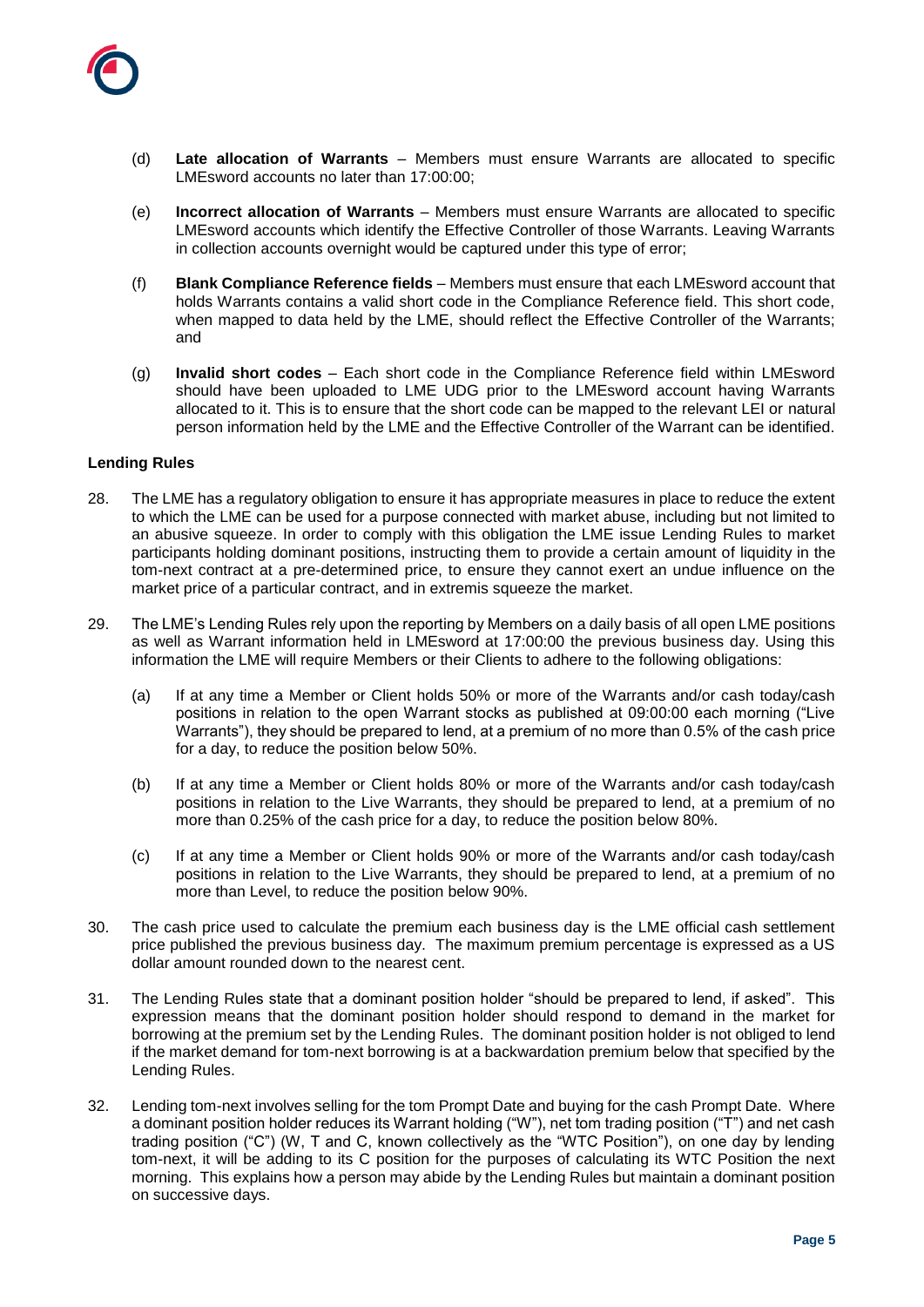

33. As with the publication of large position information, in determining the application of the Lending Rules, the LME shall aggregate the positions of an entity across all brokers in reaching its estimate of dominant positions. Likewise, the LME shall aggregate the positions of a Member or Client and such entity's related group companies unless the entity can demonstrate that the positions were independent.

### How to calculate a dominant position

34. The basis of a relevant position in any metal for the purposes of the Lending Rules is the total of a person's WTC position expressed in Lots. That net WTC Position is divided by the number of Live Warrants, expressed in Lots, for that metal. The result of  $(W + T + C)$  ÷ (Live Warrants) is expressed as a percentage to two decimal places. For example, a Warrant position of 123 Warrants, a net tom position of 456 Lots and a net cash position of 789 Lots will equal 1,368 Lots. If the total number of Live Warrants were 1,500, the WTC Position would be 91.20%.

> $(123 + 456 + 789)$ 1,500  $=$  91.20%

- 35. The denominator used is Live Warrants rather than total stock. Total LME stock in each metal is the sum of Live Warrants and cancelled Warrants. This means that if a dominant position holder reduces its Warrant holding by cancelling Warrants, it will also be reducing the denominator used to calculate the size of their dominant position.
- 36. The resulting percentage forms the basis for calculating the number of Lots that a dominant position holder must be prepared to lend. The Lending Rules treat a WTC Position of 50% and above as dominant. This means that a position holder is subject to the Lending Rules until its WTC Position is reduced to 49.99%. For practical reasons, these percentages need to be expressed in Lots as whole numbers. In the above example, 50% of 1500 Lots equals 750 Lots. Therefore, 749 Lots equals less than 50%. The dominant WTC Position (123 + 456 + 789) equals 1,368 Lots. The holder would have to be prepared to lend 619 Lots to reduce his WTC Position down to 749 Lots. Expressed as percentages, this means that the dominant position holder must be prepared to lend 41.21%, rounded up to the nearest lot.
- 37. The figures used in calculating a WTC Position are those reported by Members to the LME before 08:30:00 each business day as well as the Warrants managed by each Member, whether that be for their own account or that of a Client, at 17:00 the previous business day. The figures relate to the WTC Positions as at the close of business on the previous business day.
- 38. The LME automatically aggregates the WTC Positions held by an entity across two or more Members and will also aggregate positions of affiliated companies, such as, but not limited to, those who share a common beneficial owner. The LME may also aggregate the WTC Positions of unconnected parties if the LME believes that there is a common purpose.
- 39. The net WTC Positions are divided by the number of Live Warrants, which are the same as those included in the stock figures published by the LME at 09:00:00 each business day. The relevant stock figures for complying with the Lending Rules on any tom trading day are those published that morning.
- 40. As WTC Positions are calculated each morning on the basis of figures as at the close of business on the previous business day, the reported T trading position will have become a delivery obligation for that day and the reported C position will have become a tom position for that day. In order to reduce that reported WTC Position in line with the Lending Rules, the dominant position holder should be prepared to lend tom-next.
- 41. Any increase in a tom position during a tom trading day that brings the combined Warrant, same-day Warrant delivery and tom position at or above 50% of Live Warrants will be a dominant position for the purposes of the Lending Rules and the dominant position holder should therefore be prepared to lend in accordance with paragraph 29(a) above. Similarly, in the event that a tom position is increased during a tom trading day that brings the combined Warrant, same-day Warrant delivery and tom position at or above 80% or, as the case may be, at or above 90% of the Live Warrants, the dominant position holder should be prepared to lend in accordance with paragraph 29(b) or 29(c) above respectively. In the event a market participant has increased their tom position such that they would be considered a dominant position holder when they previously were not, or the increase in position meant their combined Warrant,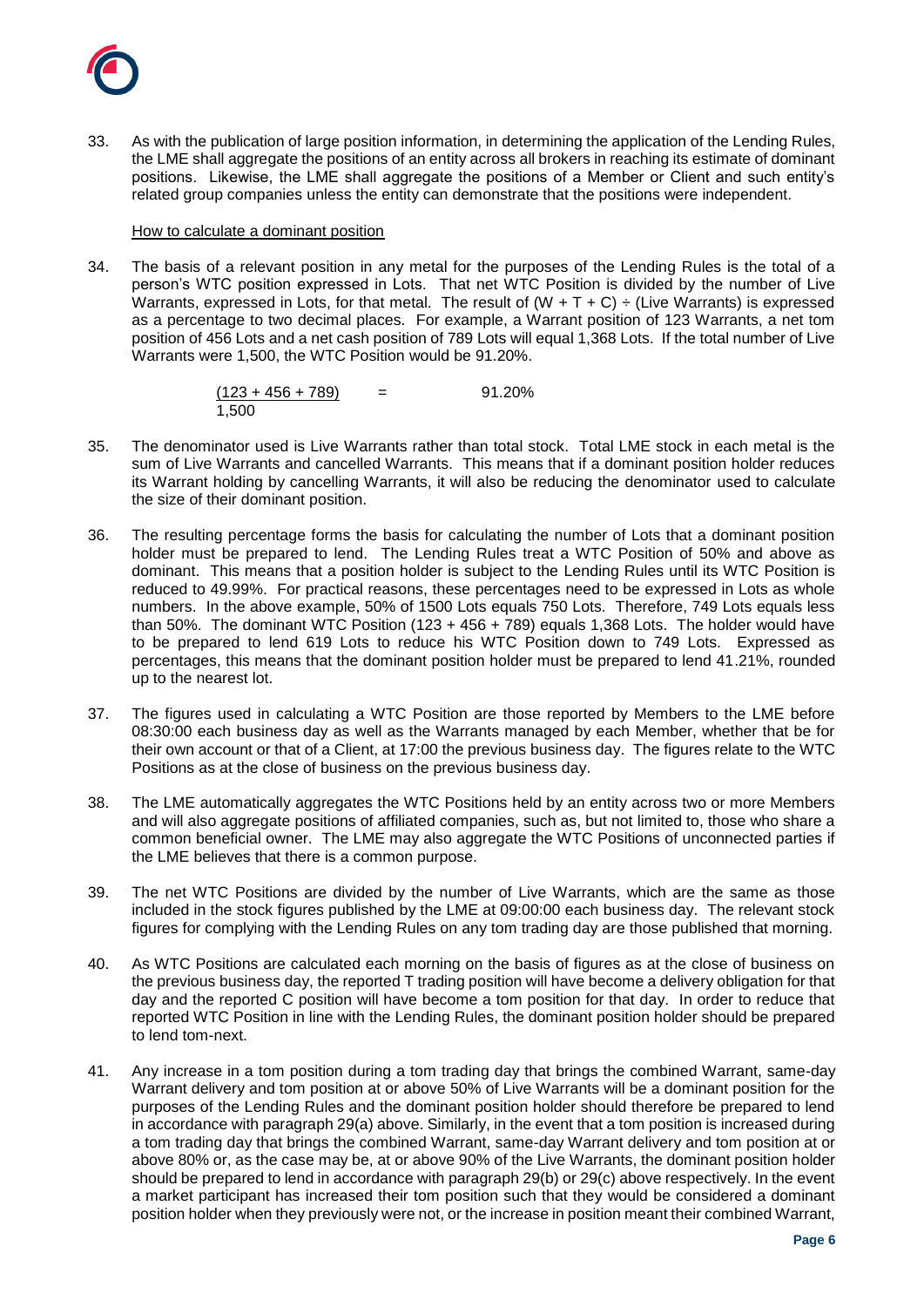

same-day Warrant delivery and tom position was now in a higher lending band than previously, they must inform Market Surveillance as soon as possible.

How to comply with the Lending Rules

- 42. The Lending Rules are an obligation placed on those who hold a dominant long position for which the Lending Rules apply. The holder of the dominant position is ultimately responsible for its own compliance with the Lending Rules. This is the case both for Members and non-Members. In the case of a non-Member, compliance with the Lending Rules require the non-Member to give appropriate instructions to one or more of its brokers.
- 43. Where the LME identifies a dominant position, the holder of that position will be contacted to advise of any steps to be taken with regard to the management of the position. These steps could include adjustments to a WTC Position to account for OTC business being brought onto the market that day. Many non-Members prefer to have these discussions direct with the LME rather than go through one or more of their brokers. Although, both Members and non-Members may discuss their WTC Positions with the LME, the holder of a dominant position is best placed to know the size of their own WTC Positions. Once the LME stock figures are published at 09:00:00 a position holder is able to calculate whether or not its net WTC Position triggers the Lending Rules.
- 44. Increases or decreases in the LME Live Warrant figures from the previous day's figures may affect whether a WTC Position is dominant and whether that dominance exceeds the 50%, 80% or 90% threshold. For this reason a dominant position holder is entitled to wait until the LME stock figures are published before complying with the Lending Rules. Notwithstanding the above, a dominant position holder should not delay complying with the Lending Rules and should be prepared to lend as soon as reasonably practicable following the publication of the LME stock figures. If there has been a material change in the Live Warrant figures, the dominant position holder and relevant counterparties may, upon the LME's instruction, have to adjust some of the trades executed prior to the LME stock figures being published in order to ensure that the lending has complied with the Lending Rules. In the event adjustments are required they will be processed in chronological order.
- 45. A dominant position holder must lend at the premium applicable to their highest WTC Position first. If a dominant WTC Position is above 90%, the position holder must lend at level a sufficient number of Lots to bring their position below 90% before they may lend at a premium of 0.25% of the cash price. Similarly, they must lend at a premium of no more than 0.25% of the cash price a sufficient number of Lots to bring their position below 80% before they may lend at a premium of 0.5% of the cash price. The position holder must have reduced their position below 50% before the position holder may lend at a premium greater than those specified by the Lending Rules.
- 46. The LME provides three venues for trading: in the Ring, on LME Select and the inter-office venue. A dominant position holder should be prepared to respond to requests for borrowing in both the Ring or on LME Select. Once a dominant position holder has received Lending instructions from Market Surveillance they must be prepared to respond to bids in LME Select at 09:00:00, in the event the dominant position holder's obligation has not been met before the start of the first Ring session they must also be prepared to respond to bids in the Ring. A dominant position holder is not obliged to verify whether the borrower is borrowing to cover an existing short position. However, the purpose of the Lending Rules is to address the effect of a Member or non-Member's dominant position on short position holders. It would be an abuse of the Lending Rules for a dominant position holder to contrive to lend to another person at the specified premium with the intention that the borrower could then lend in the market at a higher premium.

### Lending on LME Select

47. A bid on LME Select is a request to the market. A dominant position holder must respond to bids on LME Select where those bids reach the premium at which the dominant position holder must be prepared to lend. The mechanisms for ensuring orderly trading on LME Select mean that a lower offer entered into the system will trade with an existing higher bid. If there is a bid in LME Select that is at a higher premium than that prescribed by the Lending Rules, a dominant position holder must trade with that bid to adjust the price back to the correct premium. This adjustment must be undertaken through LMEsmart. If the circumstances suggest that bids for tom-next borrowing on LME Select will be higher than the backwardation premiums at which the dominant position holder will be obliged to lend, the dominant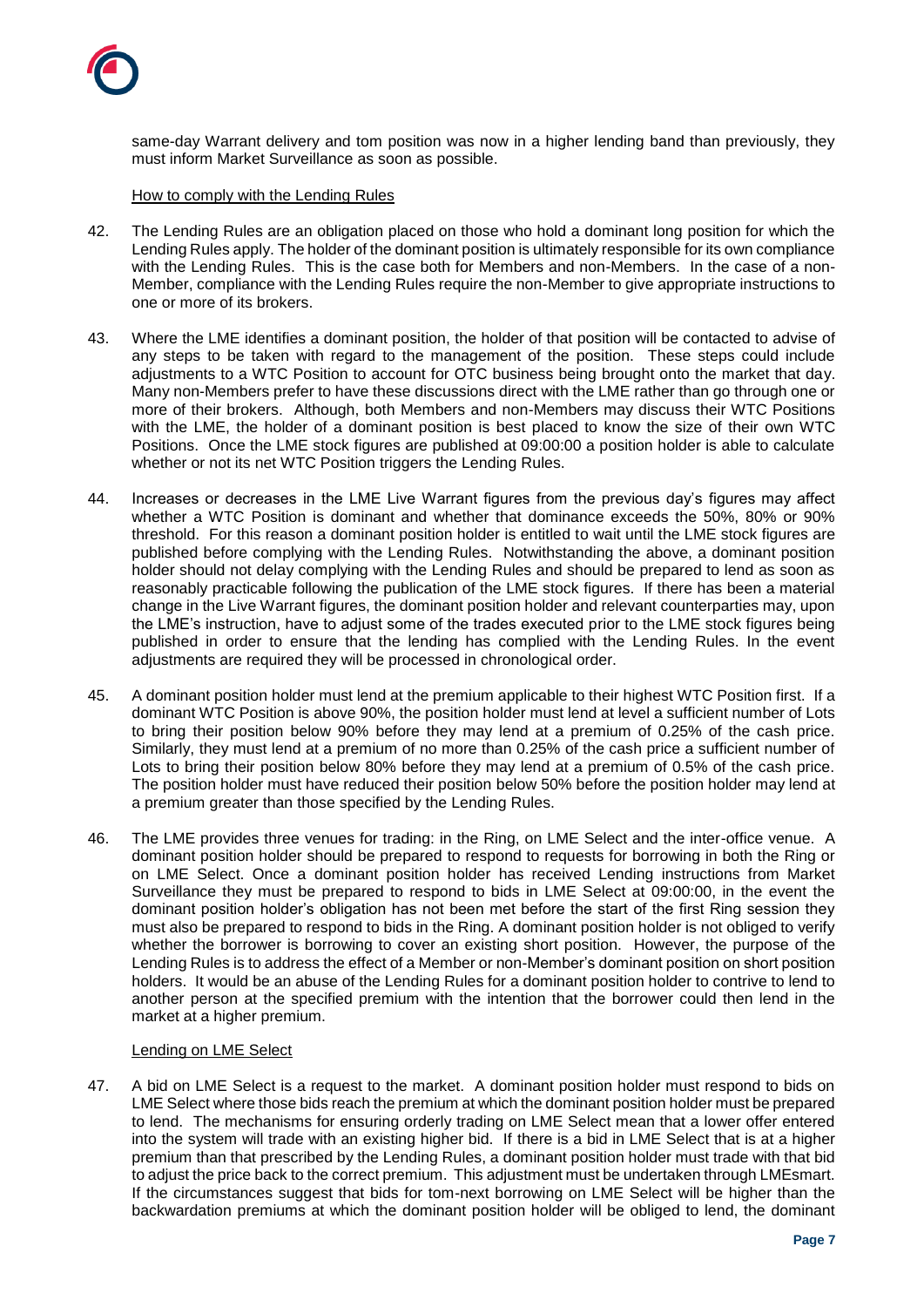

position holder should behave prudently and consider placing offers on LME Select to anticipate bidding. This will avoid the need for adjustment trades.

48. If the dominant position holder does not have direct access to the LME's electronic order book, it must make arrangements with its broker to take the necessary steps to respond to bids on LME Select on its behalf and to make adjustments where necessary.

## Lending in the Ring

- 49. A bid in the Ring is also a request to the market. The first Ring session for each metal is the last opportunity to lend or borrow tom-next by open outcry. A dominant position holder who has not reduced their WTC Position below 50% by the start of the first Ring session must respond to bids in the Ring where those bids reach the premium at which the dominant position holder must be prepared to lend.
- 50. The mechanisms for ensuring orderly trading in the Ring mean that once a bid to borrow has been made, a lender must either accept that bid or make a higher offer. It is a breach of Regulation 11 of Part 3 of the LME Rulebook to make an offer that is lower than a prevailing bid. If a dominant position holder's WTC Position remains at 50% or above by the start of the first Ring session, it must ensure that it responds to bids and that any lending is at a premium no higher than the premium prescribed by the Lending Rules. In order to ensure this and to abide by the Ring Trading Regulations, it may be necessary for the dominant position holder to offer to lend. If the circumstances suggest that tom-next trading in the Ring is likely to start at a higher premium, the dominant position holder should be prepared to open the Ring session with an offer before any bid is made.
- 51. If a dominant position holder is not a Category 1 Member, it must make arrangements in good time for a Category 1 Member to effect the necessary lending on its behalf.

### Brokers instructed by Clients

52. There are a number of considerations that a Member must take into account when acting for a Client who is deemed to be a dominant position holder. In particular, the Member must ensure that its actions comply with all applicable FCA rules, including the FCA Code of Market Conduct.

# **Reporting of Financing Arrangements**

53. Members are required to inform the LME of financing arrangements to which the Member is a party and whether they or their Clients do not hold but have effective control over Warrants. Members must notify the LME by completing the template form attached at Schedule 1 and sending it to Market Surveillance at market.surveillance@lme.com before or at the start of the financing arrangement. The Member must also notify Market Surveillance by email when the financing arrangement ends or when it has been amended.

# **Accountability Levels**

- 54. As noted above, the LME continuously undertakes surveillance on all positions held on the market and where relevant the Lending Rules set out specific actions that would be taken in particular circumstances. However, the LME considers it appropriate to have arrangements in place for the provision of additional information, when requested by the LME, for positions that are above certain levels (which shall be referred to as the "Accountability Levels"), even where such positions do not trigger the application of the Lending Rules. The request to provide additional information will be made to the Member who is holding a position, either directly or on behalf of their Client(s), which is in excess of the relevant Accountability Level.
- 55. For the avoidance of doubt, Members and their Client(s) may (unless directed otherwise) hold positions that are in excess of the Accountability Level.
- 56. The LME will publish Accountability Levels for positions held on single Prompt Dates and also positions held across all Prompt Dates (referred to as the "Single Prompt Accountability Levels" and the "All Prompt Accountability Levels" respectively).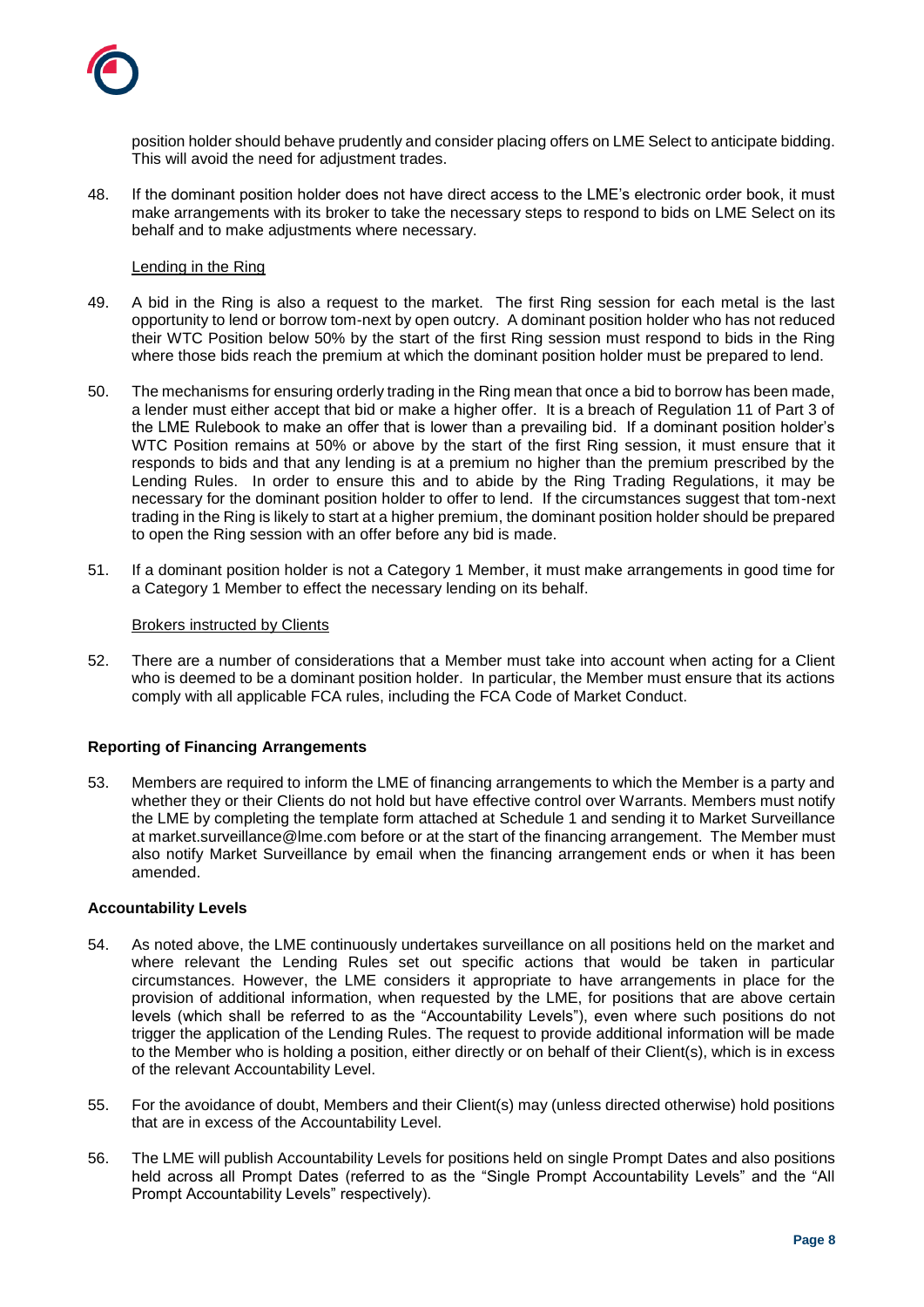

- 57. If a position exceeds either the Single Prompt Accountability Level and/or the All Prompt Accountability Level then the LME may require further information as to the nature and purpose of the position of that account (or, if appropriate, linked accounts as determined by the LME), and may direct that Members cannot accept further orders that increase the position, or direct that the position be reduced to a level below the Accountability Level. The Member shall comply with such directions, or procure that its Client comply with such directions.
- 58. The current Accountability Levels are set out at Schedule 2. The LME reserves the right to amend these levels, and the LME will advise of any updates in writing. In addition, Accountability Levels for other LME contracts may be introduced from time to time, as advised by the LME in writing. The Single Prompt Accountability Levels shall be calculated for each Member or Client (as relevant) on a net basis in respect of each relevant Prompt Date. The All Prompt Accountability Level shall be calculated for each Member or Client (as relevant) on a net basis in respect of all relevant Prompt Dates.
- 59. The Accountability Levels shall apply to any Member and/or Client trading the contracts set out in Schedule 2, and will apply to positions held at the end of day. Members shall be responsible for compliance with the Accountability Levels and for ensuring compliance by their Client(s) with the Accountability Levels.
- 60. Upon request, Members are required to provide all relevant information relating to the position to the LME. Where appropriate, Members may encourage their Clients to provide all relevant information directly to the LME, and in such cases the Member will have been deemed to have responded to the LME's original request for additional information. The LME is aware that the information provided may include commercially sensitive information and therefore will be held in confidence in accordance with the provisions of Part 2 of the LME Rulebook.
- 61. As with the publication of position information and the Lending Rules, in calculating the total positions of two or more entities acting in concert for the purposes of the Accountability Levels, the LME shall aggregate the positions of a Client across all Members. Likewise the LME shall aggregate the positions of a Member or Client and such entity's related group companies unless the entity can demonstrate that the positions were independent. The LME will also aggregate the positions of unconnected parties if the LME believes that there is a common purpose between such parties. In such cases the LME will inform the parties either directly or through the Members with whom they trade.

# **Position Limits**

- 62. The Lending Rules apply to all products on which Warrants are issued and where stock figures are published by the LME. However, the LME makes available for trading other products where no stock figures are available. In these instances the LME may operate a Position Limit regime.
- 63. The Position Limits published by the LME apply to all Prompt Dates, and are triggered when the net position held exceeds the relevant Position Limit. Where a position exceeds the relevant Position Limit, the LME may request further information regarding the position of that account or linked accounts, and the LME may also give directions to the Member in respect of the position of that account or linked accounts.
- 64. The current Position Limits are set out at Schedule 3. The LME reserves the right to amend these Position Limits, and the LME will advise of any updates in writing. In addition, Position Limits for other Contracts may be introduced from time to time, as advised by the LME in writing.
- 65. When requested by the LME, Members must provide the LME with certain information relating to a position. Members may encourage their Clients to provide all relevant information directly to the LME, and in such cases the Member will be deemed to have responded to the LME's original request for information. The LME may also contact the position holder directly to obtain further information. The LME is aware that the information provided may include commercially sensitive information. Such information will be held in confidence in accordance with the provisions of Part 2 of the LME Rulebook.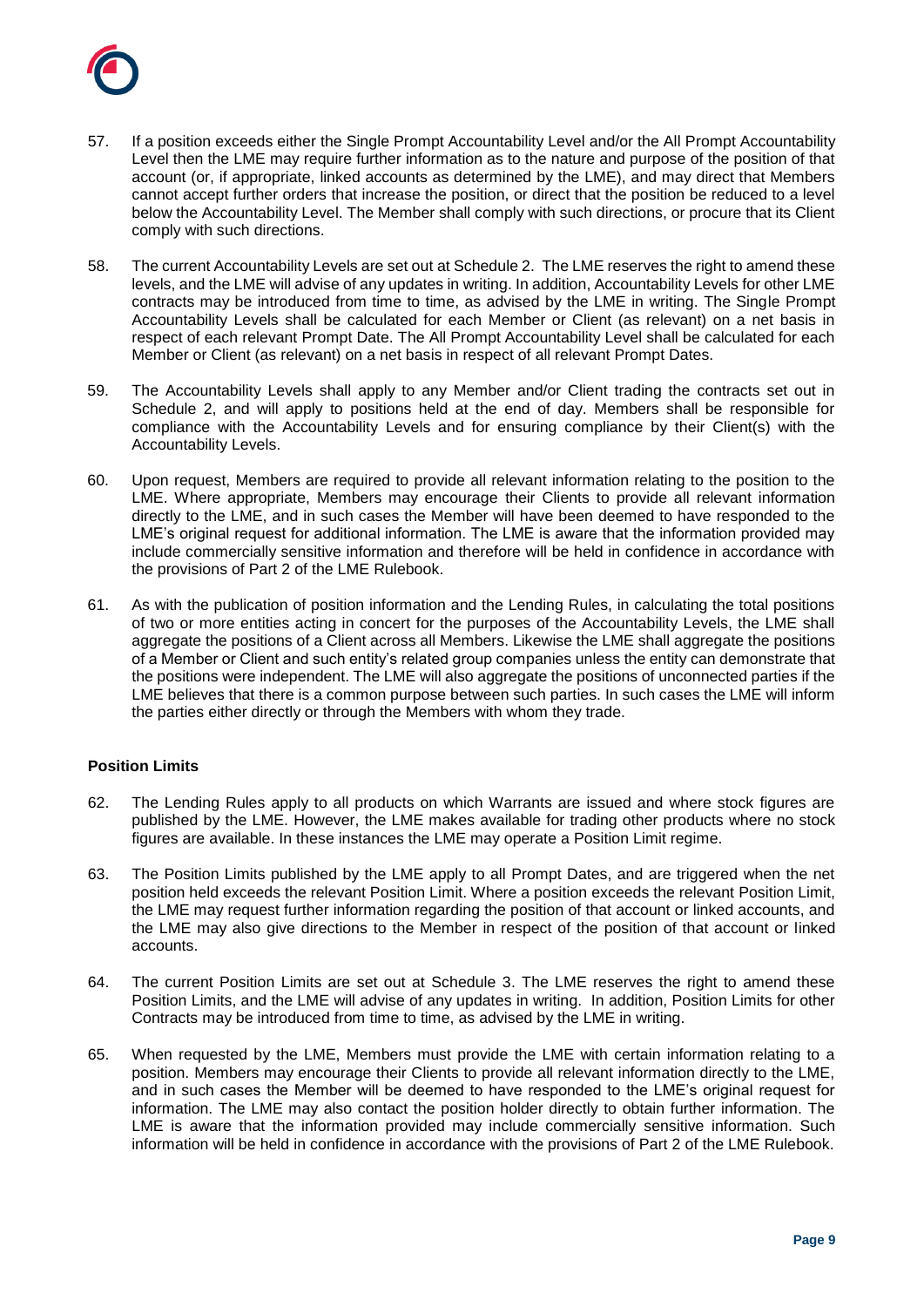

## **Enforcement of Position Management Arrangements**

- 66. Regulation 17 of Part 3 (Emergencies) of the LME Rulebook sets out the powers of the Special Committee in the event that it has cause to suspect the existence of or to anticipate the development or likely development of an undesirable situation or undesirable or improper trading practice which in its opinion has affected or is likely to affect the market.
- 67. For the avoidance of doubt, the Special Committee may, in its absolute discretion, take such steps as it deems appropriate to contain or rectify the situation. This may include, without limitation, a direction to reduce a position to below the relevant Accountability Level and/or Position Limit. Further, a direction to reduce a position may be issued even where the position is already below the relevant Accountability Level and/or Position Limit.
- 68. Any Member contravening or failing to comply with any direction or instruction issued by the Special Committee will be considered to be in breach of the LME Rulebook.
- 69. Members with queries regarding this policy should contact Market Surveillance at [market.surveillance@lme.com](mailto:market.surveillance@lme.com)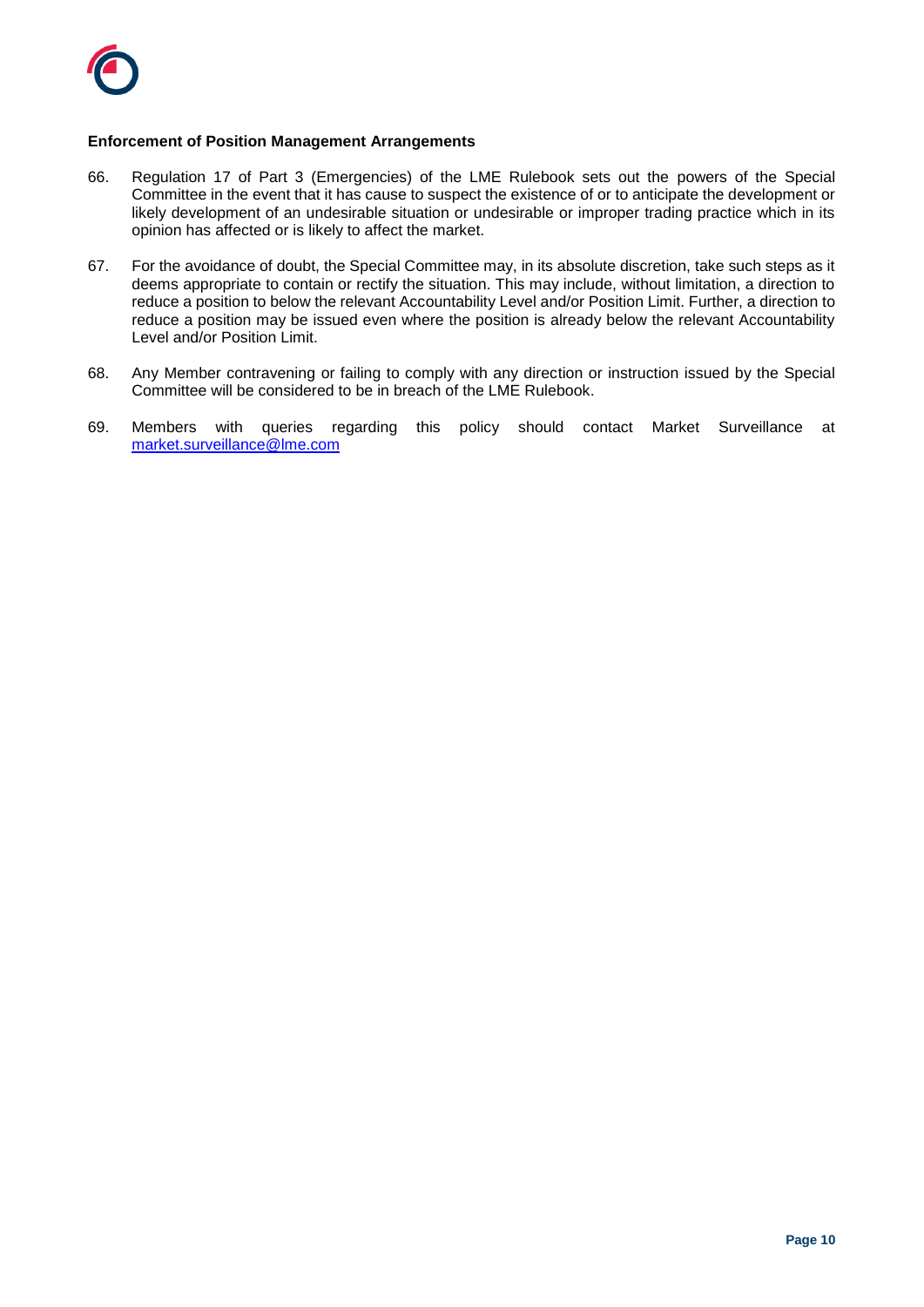

# **Schedule 1**

# **Reporting of Warrant Financing Arrangements (in Excel or CSV format)**

| Column<br>No.  | Column<br><b>Name</b>    | <b>Description</b>                                                                                                                                                                                                                                       | <b>Mandatory (M)</b><br>Optional (O)<br><b>Conditional (C)</b> | Data Type                              | <b>Sample Data</b>                |
|----------------|--------------------------|----------------------------------------------------------------------------------------------------------------------------------------------------------------------------------------------------------------------------------------------------------|----------------------------------------------------------------|----------------------------------------|-----------------------------------|
|                | Member<br>Mnemonic       | The 3 letter code assigned to the Member submitting<br>the financing arrangement                                                                                                                                                                         | м                                                              | CHAR-3                                 | 'XXX'<br>'YYY'                    |
| $\overline{2}$ | Warrant<br><b>Holder</b> | The entity in possession of the Warrants under the<br>financing arrangement. Note this does not necessarily<br>have to be the Member, or the Effective Controller, it<br>could be a client of the Member who is financing<br>Warrants for a third party. | М                                                              | ALPHANUM-256                           | 'ABC TRADING LTD'<br>'JOHN SMITH' |
| 3              | Effective<br>Controller  | The entity, or natural person, that maintains effective<br>control of the Warrants under the financing<br>arrangement. See paragraphs 22 and 23 for further<br>details.                                                                                  | М                                                              | ALPHANUM-256                           | 'ABC TRADING LTD'<br>'JOHN SMITH' |
| $\overline{4}$ | MiFID short<br>code      | The MiFID short code that corresponds to the Effective<br>Controller.                                                                                                                                                                                    | Μ                                                              | <b>INTEGER</b>                         | '123456789'                       |
| 5              | <b>Start Date</b>        | The date at which the financing arrangement began.                                                                                                                                                                                                       | Μ                                                              | ISO 8601 extended format<br>YYYY-MM-DD | 2019-03-01                        |
| 6              | End Date                 | The date at which the financing arrangement is<br>expected to end.                                                                                                                                                                                       | O                                                              | ISO 8601 extended format<br>YYYY-MM-DD | 2019-03-01                        |
| $\overline{7}$ | Metal                    | 2 letter code identifying the metal                                                                                                                                                                                                                      | М                                                              | CHAR-2                                 | 'AH' - Aluminium<br>'CA' – Copper |
| 8              | Number of<br>Warrants    | Number of Warrants held under the financing<br>arrangement                                                                                                                                                                                               | M                                                              | <b>INTEGER</b>                         | '150'                             |
| 9              | Additional<br>Comments   | Any additional details the Member deems relevant to<br>the LME with respect to the financing arrangement in<br>place.                                                                                                                                    | $\circ$                                                        | ALPHANUM-256                           |                                   |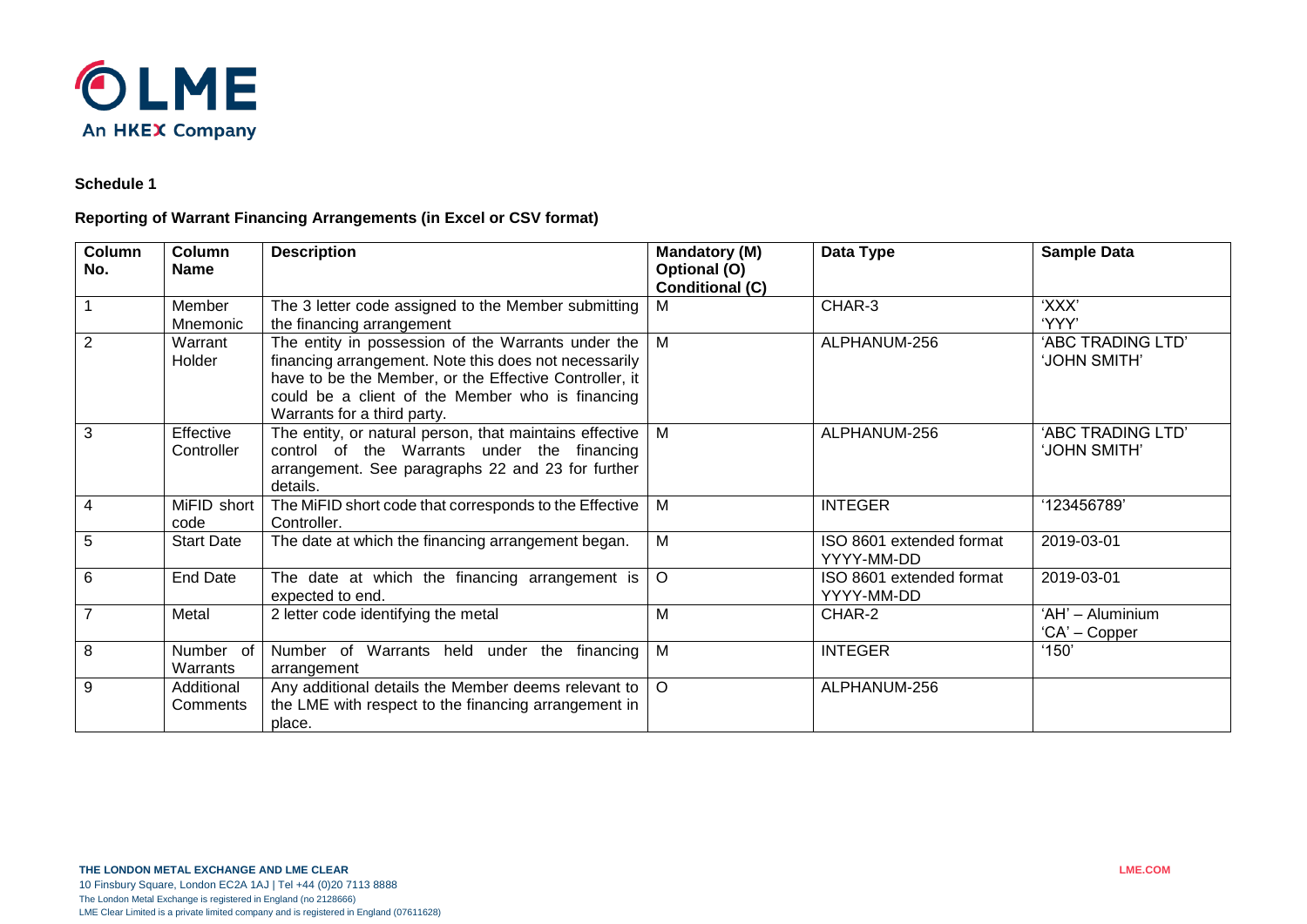

# **Accountability Levels**

| <b>Contract Code</b> | <b>Single</b><br>Prompt<br>(Lots) | Accountability Level   All Prompt Accountability Level (Lots) |
|----------------------|-----------------------------------|---------------------------------------------------------------|
| AH                   | 1520,000                          | 15 <del>20</del> .000                                         |
| CA                   | 69,000                            | 69,000                                                        |
| NI                   | 36,000                            | 36,000                                                        |
| PB                   | 3,000                             | 3,000                                                         |
| SN                   | 500                               | 500                                                           |
| <b>ZS</b>            | 68,000                            | 68,000                                                        |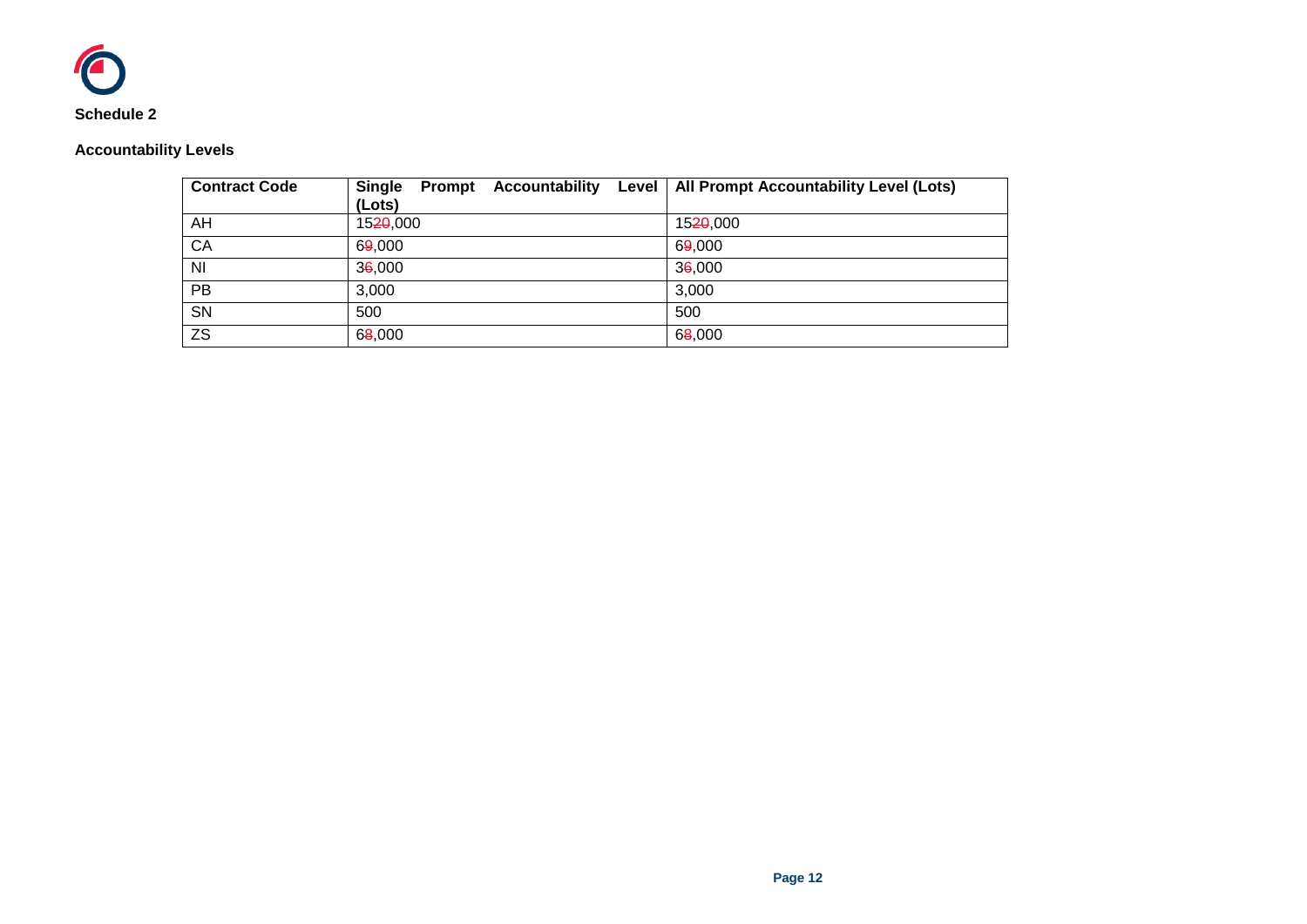

# **Position Limits (Lots)**

| <b>Contract Code</b> | <b>Position Limits (Lots)</b> |
|----------------------|-------------------------------|
| AN (US Midwest)      | 2,500                         |
| AS (South-East Asia) | 2,500                         |
| AE (East Asia)       | 2,500                         |
| AW (West Europe)     | 2,500                         |
|                      |                               |
| <b>LMEprecious</b>   |                               |
| AG                   | 12,500                        |
| AU                   | 12,500                        |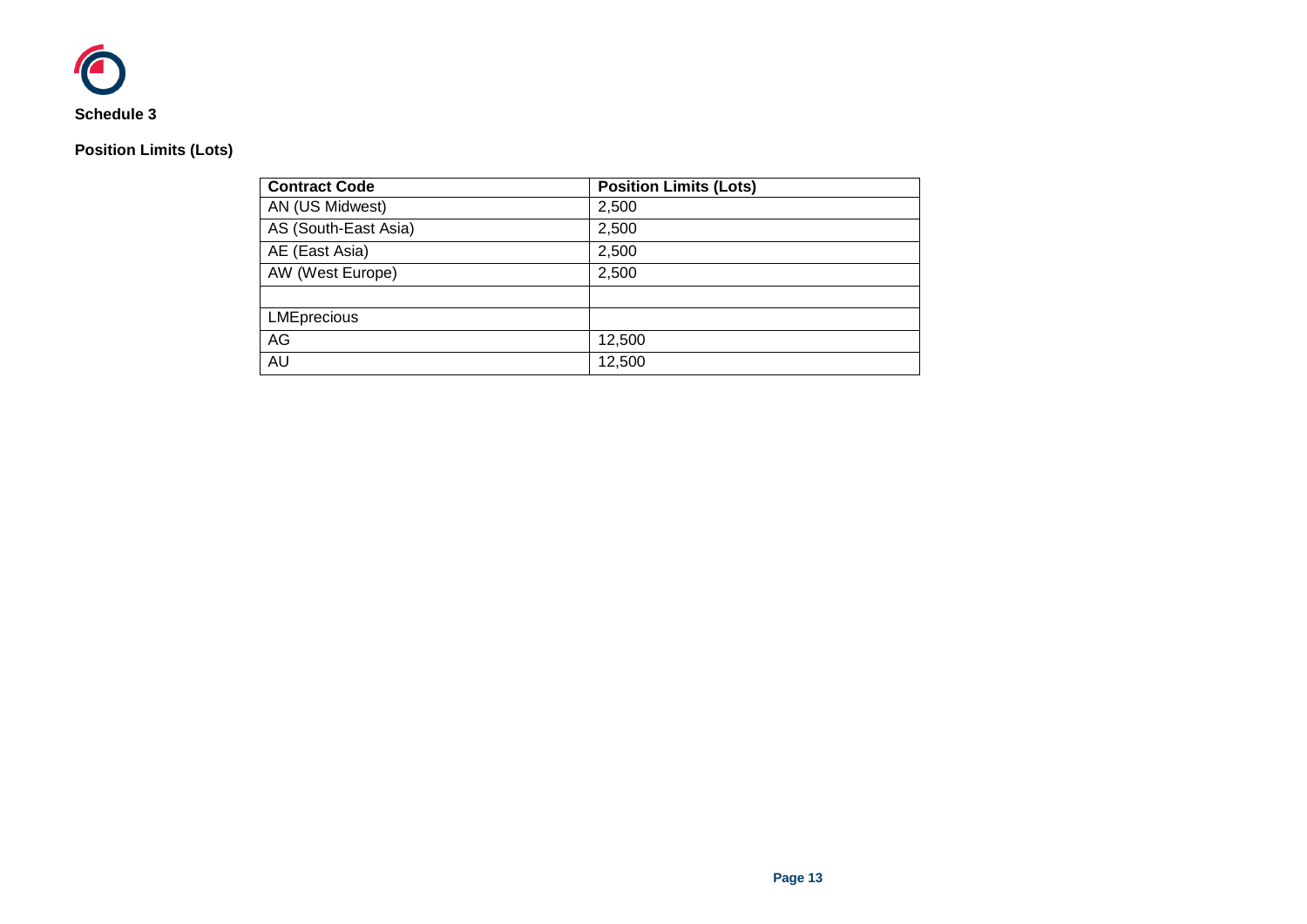

# **Appendix 1 – Clean**

### **Policy Relating to Position Management Arrangements**

### **Introduction**

- 1. In order to ensure that the price discovery process is not unduly influenced by the existence of a position, which can include the holding of Warrants, the LME has in place arrangements to ensure that all positions held on the market are subject to ongoing monitoring. Where appropriate, the LME may take such action, through the Special Committee, as deemed appropriate to ensure that no position holder is able to exercise an undue influence on the market. Regulation 17 of Part 3 (Emergencies) of the LME Rulebook sets out the powers of the Special Committee.
- 2. It should be noted that the existence of a dominant position is not abusive *per se*, nor that the LME seeks to prevent the existence of such positions. Instead, the aim is to ensure that where such positions are held by market participants, the ongoing management of the position does not have an undue influence upon the market. For the avoidance of doubt, managing a position on the market would include not only active management through trading activity but also passive management through the lack of market activity  $-$  i.e. the withholding of liquidity from the market.

### **Defined Terms**

3. Terms defined in the LME Rules and Regulations (the "LME Rulebook") shall have the same meaning in this Policy Relating to Position Management Arrangements (the "Policy"), unless stated otherwise.

### **Position Management Arrangements**

- 4. Members should note that throughout this Policy a 24 hour time format is used and all times refer either to UK Greenwich Mean Time or UK British Summer Time, depending on whether Daylight Saving Time is being observed.
- 5. In addition to the ongoing monitoring of positions referred to above, the LME has the following arrangements in place:
	- f) Daily reporting of positions;
	- g) Lending Rules;
	- h) Warrant financing;
	- i) Accountability levels; and
	- j) Position Limits.
- 6. To support these arrangements, the LME requires Members to provide certain information on a daily basis including position reports and details of financing arrangements, as well as manage Warrant inventory in LMEsword in line with guidance set out within this Policy.
- 7. Details of the arrangements and reporting requirements are set out below.

## **Daily Reporting of Positions**

8. In accordance with the obligations contained within Regulation 20.3 of Part 3 of the LME Rulebook, Members must provide a daily Commodity Position Report ("CPR") to the LME in accordance with the format required by the Exchange. These position reports must be submitted to the LME Universal Data Gateway ("LME UDG") and must be received by the LME before 08:30:00 the next business day following the date of the report.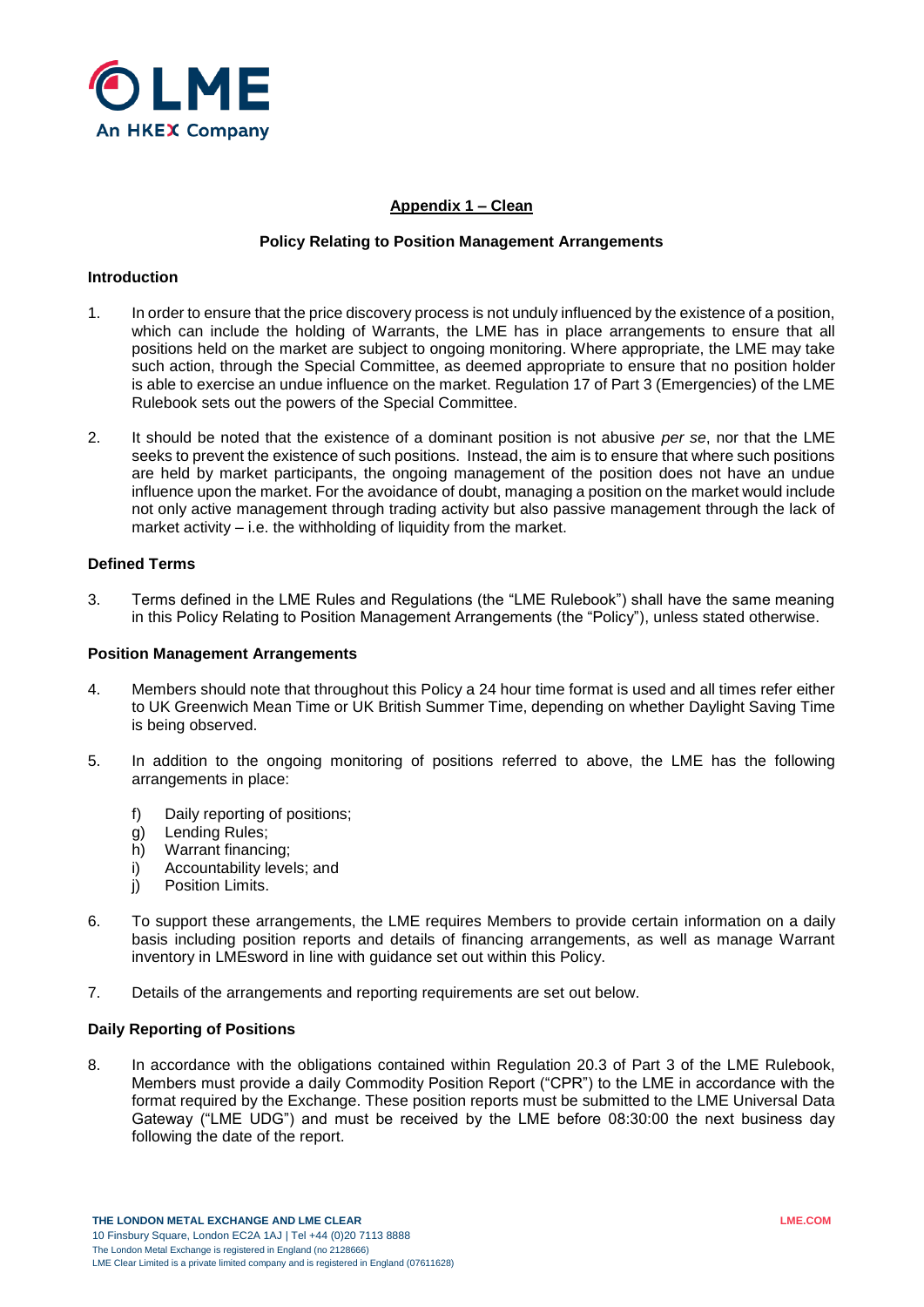

# Positions to be Reported in CPR files

- 9. Category 1, 2, 3 and 4 Members must report every single net LME position in respect of:
	- c) All aggregated proprietary accounts of a Member; and
	- d) Any Client account.
- 10. In respect of Client Contracts, the reports must be compiled on the basis of all Clients who hold those Client Contracts. Where a Member operates an omnibus account on behalf of underlying Clients of an intermediary, the reports must account for each of those underlying Clients separately (except in the case of pooled funds). Members should not treat intermediaries as the holders of aggregated positions if the underlying Clients are the holders of the Client Contracts.
- 11. For each of the Member proprietary or Client accounts described above, net market positions should be reported by an International Securities Identification Number ("ISIN"). Each commodity and Prompt Date for Futures Contracts and commodity, option date, option type and Strike Price for Options Contracts have their own unique ISIN. Positions should not be reported twice.
- 12. Positions reported by Members each morning are those at the close of business on the previous business day. Trades that remain unmatched at close of business should not be included in Member's position reports the next day. Only on-exchange LME registered positions should be reported. Over the counter ("OTC") positions or LME look-alikes should not be reported nor netted with on-exchange positions. In the event a Member has unmatched trades at close of business for the Cash prompt they should inform Market Surveillance via email before 08:30:00 the next morning.

### Reporting Procedure

- 13. Category 1, 2, 3 and 4 Members must submit their CPR file to Market Surveillance using the LME UDG, before 08:30:00 each business day. Members must have appropriate systems and controls to ensure that data contained in CPR files is complete and accurate.
- 14. Members should contact both Regulatory Reporting and Market Surveillance immediately if they find that they are unable to meet the daily deadline to submit their CPR file. Members who have to resubmit their CPR file after the reporting deadline because they need to correct erroneous or incomplete submissions must inform both Regulatory Reporting and Market Surveillance of each resubmission as soon as possible.
- 15. Members who automate their file submission must check their report status for transmission or validation error messages sufficiently in advance of the reporting deadline to ensure that they can correct and resubmit their reports to the LME by the required deadline.
- 16. While Members may delegate the calculation and transmission of their CPR file to third parties, they retain the responsibility under the LME Rulebook for the accuracy and completeness of the data and submission to the LME by the required time. If delegated to a third party Members must be able to demonstrate appropriate oversight of those submissions, including compliance with the obligations contained in this Notice and the LME Rulebook.
- 17. Members must ensure that adequate and ongoing testing is undertaken of systems and controls procedures used to report to the LME to ensure that the information provided to the LME is accurate and complete.
- 18. Members requiring further information on LME UDG or CPR should refer to the relevant specification documents, which can be found on the LME website at:

https://www.lme.com/en-GB/About/Market-Regulation/MiFID-II/Documents#tabIndex=1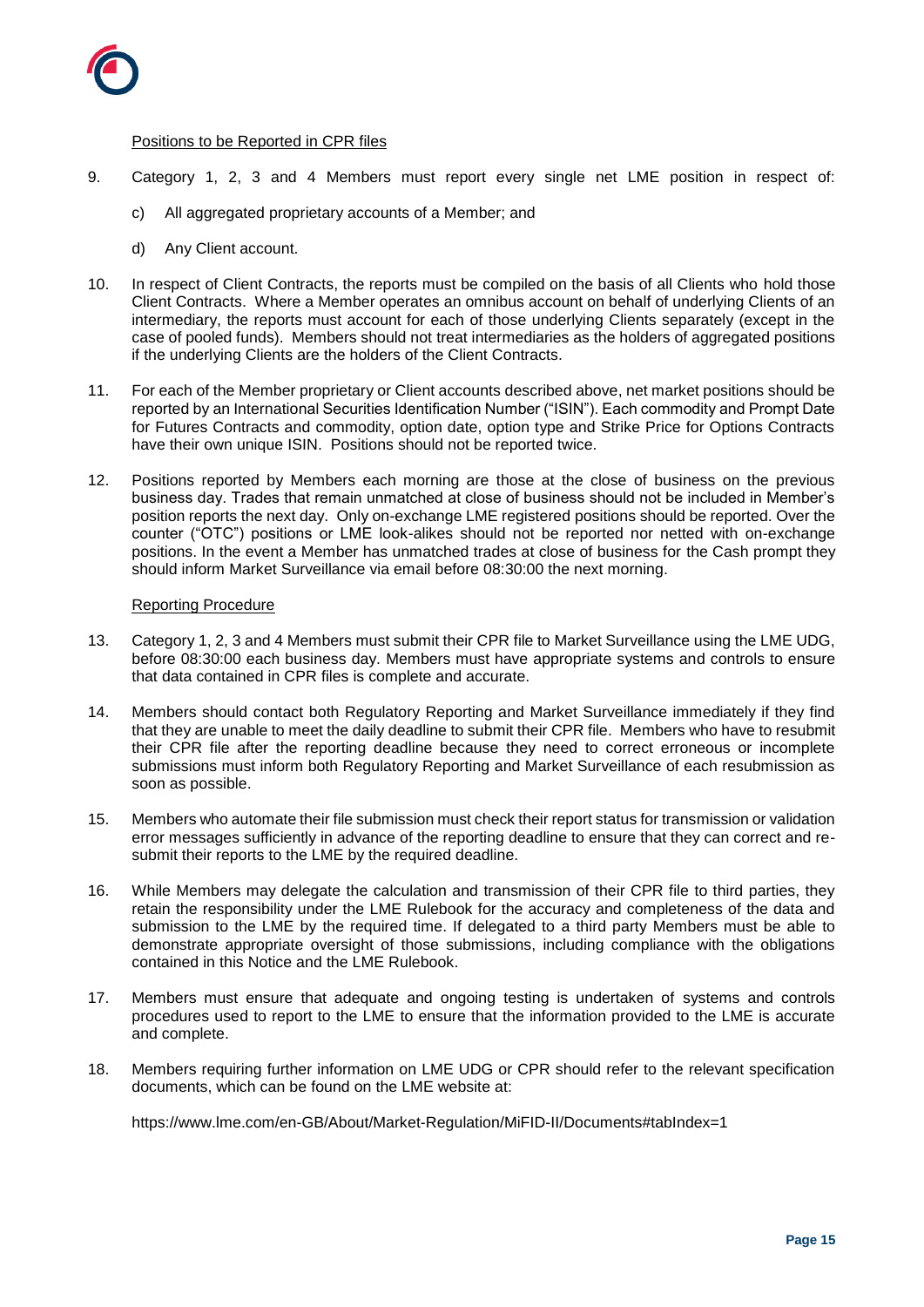

# **LMEsword Warrant Management**

- 19. Whilst LMEsword does not purport to create a register of beneficial owners of metal to which Warrants relate it is now necessary, in order that the LME can effectively monitor positions and issue Lending Rules, for Members to ensure Warrants are managed in line with this Policy.
- 20. Members must ensure that by no later than 17:00:00 each day all Warrants that are under its control are allocated to specific accounts within LMEsword. The account to which they are allocated to must reflect the party who holds the proprietary interest in the metal to which the Warrants relate (the "Effective Controller").
- 21. Each Member's LMEsword account that holds Warrants must have a valid short code assigned to it in the Compliance Reference field. This short code must have been uploaded to the LME UDG in a Personally Identifiable Information ("PII") file no later than 17:00:00 on the day Warrants are first held in the LMEsword account, and the underlying Legal Entity Identifier ("LEI") or natural person information must correspond to the Effective Controller of that Warrant. Members should note that no 'point of entry' validation for the Compliance Reference field is in place and it is therefore a Member's responsibility to ensure the short code entered is in a valid format and has been uploaded to UDG. Further information around PII file submissions can be found on the LME website at:

<https://www.lme.com/en-GB/About/Market-Regulation/MiFID-II/Documents#tabIndex=1>

- 22. For the avoidance of doubt, even in the event that a Warrant has been transferred to a third party, the entity which retains the proprietary interest in the metal to which the Warrant relates would be considered the Effective Controller.
- 23. There are a number of ways in which a party can achieve effective control of Warrants held by another. These include where:
	- (a) the holder of Warrants has an obligation such that they will retain the Warrants while the obligation is outstanding;
	- (b) the person to whom the holder of the Warrants owes the obligation is aware that the Warrants are being held against the obligation; and
	- (c) the person to whom the obligation is owed has effective control over whether those Warrants can become available to the market.
- 24. Although not an exhaustive list, specific examples of where a proprietary interest may still be retained in a metal to which a Warrant relates, even though it has been transferred to a third party, would include when a Warrant has been placed in to a financing arrangement or pledged to LME Clear as collateral.
- 25. In the event that a Member, or as the case may be, a Client has effective control over (rather than possession of) Warrants, the LME will aggregate those Warrants with other Warrants held by, or to the order of, the Member or, as the case may be, the Client. The result will be that the total number of Warrants will be counted towards the Member's or, as the case may be, the Client's Warrant holdings, cash today and cash positions for the purposes of calculating lending under the Lending Rules. The Lending Rules will therefore apply to the total aggregated number of Warrants

### Failure to report in an accurate and timely manner

- 26. Members are advised that the failure to report CPR files and manage their Warrants in LMEsword in an accurate and timely manner may result in action being taken by the LME. As a general rule, the LME may take action against a Member where errors and/or late submissions are observed on 5 or more business days within a calendar month.
- 27. There are a variety of circumstances that may lead the LME to conclude that there is an error with a Member's position reporting or Warrant management. These are set out in an non-exhaustive list below:

CPR

(a) **Late submission of files** - Members must submit CPR files before 08:30:00 each business day;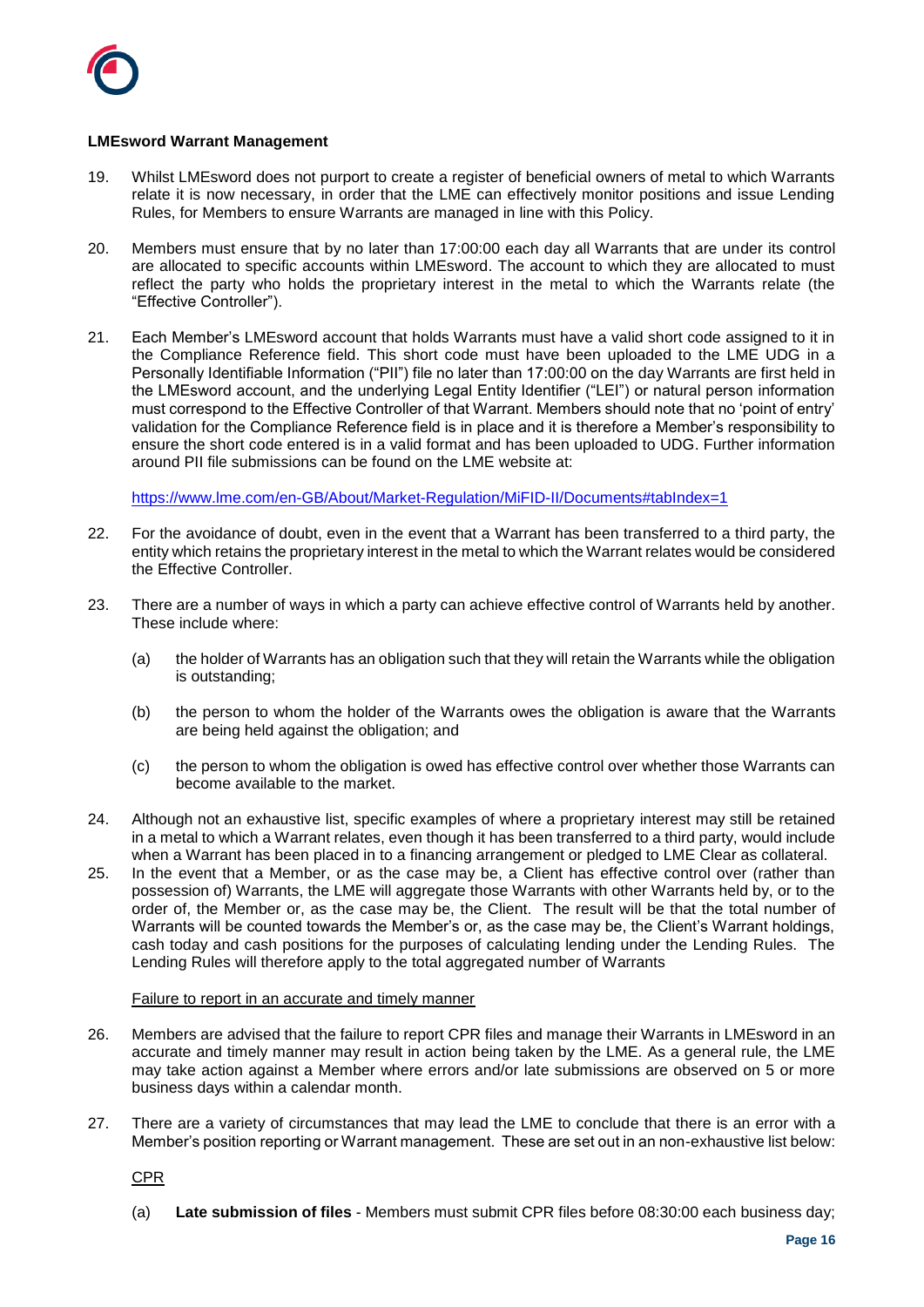

- (b) **Errors in accuracy of positions reported** The positions reported in Members' CPR files must be free of errors;
- (c) **Duplicate submissions** Unique positions for each position holder must only be reported once;

### Warrant Management

- (d) **Late allocation of Warrants** Members must ensure Warrants are allocated to specific LMEsword accounts no later than 17:00:00;
- (e) **Incorrect allocation of Warrants** Members must ensure Warrants are allocated to specific LMEsword accounts which identify the Effective Controller of those Warrants. Leaving Warrants in collection accounts overnight would be captured under this type of error;
- (f) **Blank Compliance Reference fields** Members must ensure that each LMEsword account that holds Warrants contains a valid short code in the Compliance Reference field. This short code, when mapped to data held by the LME, should reflect the Effective Controller of the Warrants; and
- (g) **Invalid short codes** Each short code in the Compliance Reference field within LMEsword should have been uploaded to LME UDG prior to the LMEsword account having Warrants allocated to it. This is to ensure that the short code can be mapped to the relevant LEI or natural person information held by the LME and the Effective Controller of the Warrant can be identified.

### **Lending Rules**

- 28. The LME has a regulatory obligation to ensure it has appropriate measures in place to reduce the extent to which the LME can be used for a purpose connected with market abuse, including but not limited to an abusive squeeze. In order to comply with this obligation the LME issue Lending Rules to market participants holding dominant positions, instructing them to provide a certain amount of liquidity in the tom-next contract at a pre-determined price, to ensure they cannot exert an undue influence on the market price of a particular contract, and in extremis squeeze the market.
- 29. The LME's Lending Rules rely upon the reporting by Members on a daily basis of all open LME positions as well as Warrant information held in LMEsword at 17:00:00 the previous business day. Using this information the LME will require Members or their Clients to adhere to the following obligations:
	- (d) If at any time a Member or Client holds 50% or more of the Warrants and/or cash today/cash positions in relation to the open Warrant stocks as published at 09:00:00 each morning ("Live Warrants"), they should be prepared to lend, at a premium of no more than 0.5% of the cash price for a day, to reduce the position below 50%.
	- (e) If at any time a Member or Client holds 80% or more of the Warrants and/or cash today/cash positions in relation to the Live Warrants, they should be prepared to lend, at a premium of no more than 0.25% of the cash price for a day, to reduce the position below 80%.
	- (f) If at any time a Member or Client holds 90% or more of the Warrants and/or cash today/cash positions in relation to the Live Warrants, they should be prepared to lend, at a premium of no more than Level, to reduce the position below 90%.
- 30. The cash price used to calculate the premium each business day is the LME official cash settlement price published the previous business day. The maximum premium percentage is expressed as a US dollar amount rounded down to the nearest cent.
- 31. The Lending Rules state that a dominant position holder "should be prepared to lend, if asked". This expression means that the dominant position holder should respond to demand in the market for borrowing at the premium set by the Lending Rules. The dominant position holder is not obliged to lend if the market demand for tom-next borrowing is at a backwardation premium below that specified by the Lending Rules.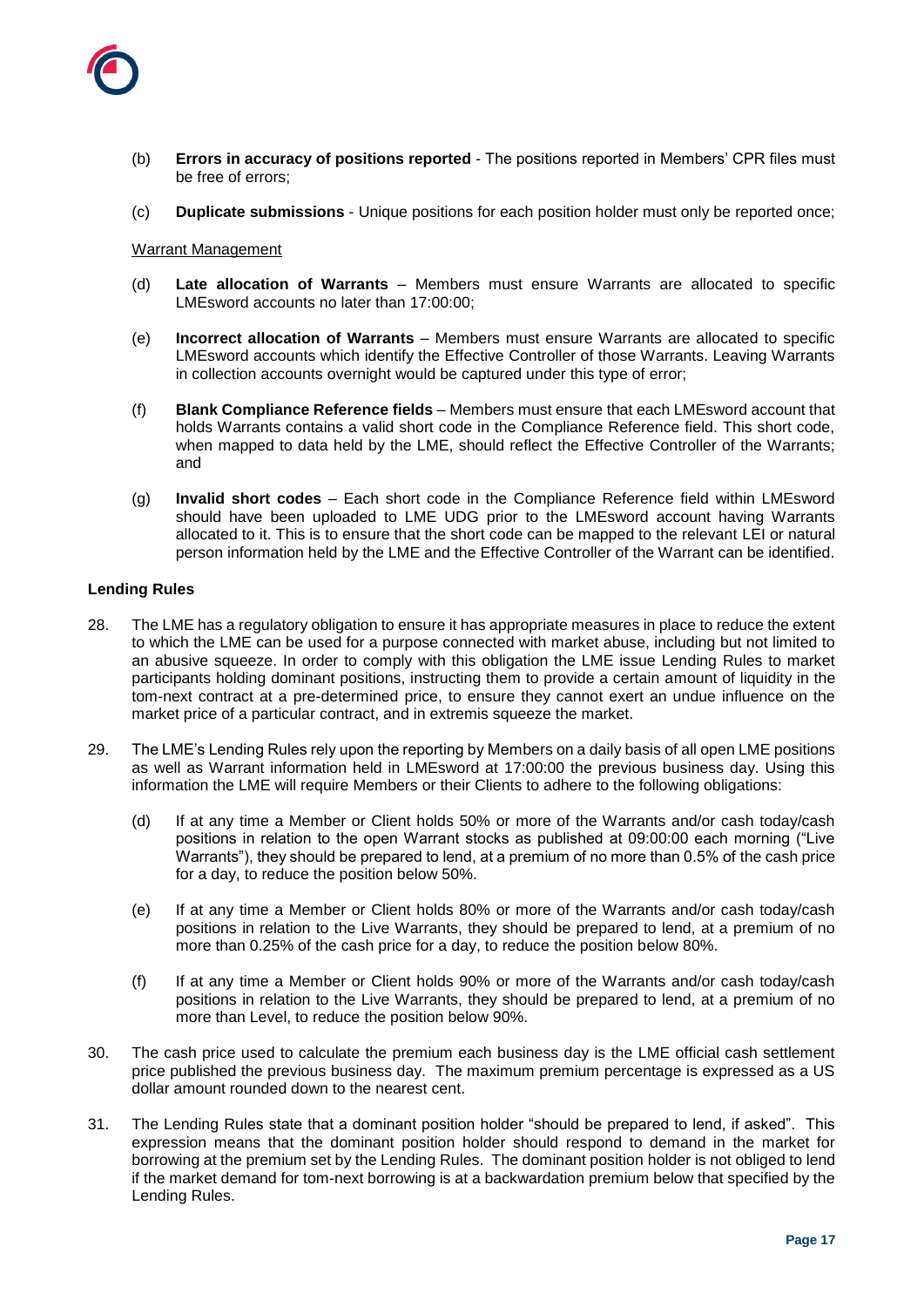

- 32. Lending tom-next involves selling for the tom Prompt Date and buying for the cash Prompt Date. Where a dominant position holder reduces its Warrant holding ("W"), net tom trading position ("T") and net cash trading position ("C") (W, T and C, known collectively as the "WTC Position"), on one day by lending tom-next, it will be adding to its C position for the purposes of calculating its WTC Position the next morning. This explains how a person may abide by the Lending Rules but maintain a dominant position on successive days.
- 33. As with the publication of large position information, in determining the application of the Lending Rules, the LME shall aggregate the positions of an entity across all brokers in reaching its estimate of dominant positions. Likewise, the LME shall aggregate the positions of a Member or Client and such entity's related group companies unless the entity can demonstrate that the positions were independent.

### How to calculate a dominant position

34. The basis of a relevant position in any metal for the purposes of the Lending Rules is the total of a person's WTC position expressed in Lots. That net WTC Position is divided by the number of Live Warrants, expressed in Lots, for that metal. The result of (W + T + C)  $\div$  (Live Warrants) is expressed as a percentage to two decimal places. For example, a Warrant position of 123 Warrants, a net tom position of 456 Lots and a net cash position of 789 Lots will equal 1,368 Lots. If the total number of Live Warrants were 1,500, the WTC Position would be 91.20%.

| $(123 + 456 + 789)$ | = | 91.20% |
|---------------------|---|--------|
| 1,500               |   |        |

- 35. The denominator used is Live Warrants rather than total stock. Total LME stock in each metal is the sum of Live Warrants and cancelled Warrants. This means that if a dominant position holder reduces its Warrant holding by cancelling Warrants, it will also be reducing the denominator used to calculate the size of their dominant position.
- 36. The resulting percentage forms the basis for calculating the number of Lots that a dominant position holder must be prepared to lend. The Lending Rules treat a WTC Position of 50% and above as dominant. This means that a position holder is subject to the Lending Rules until its WTC Position is reduced to 49.99%. For practical reasons, these percentages need to be expressed in Lots as whole numbers. In the above example, 50% of 1500 Lots equals 750 Lots. Therefore, 749 Lots equals less than 50%. The dominant WTC Position (123 + 456 + 789) equals 1,368 Lots. The holder would have to be prepared to lend 619 Lots to reduce his WTC Position down to 749 Lots. Expressed as percentages, this means that the dominant position holder must be prepared to lend 41.21%, rounded up to the nearest lot.
- 37. The figures used in calculating a WTC Position are those reported by Members to the LME before 08:30:00 each business day as well as the Warrants managed by each Member, whether that be for their own account or that of a Client, at 17:00 the previous business day. The figures relate to the WTC Positions as at the close of business on the previous business day.
- 38. The LME automatically aggregates the WTC Positions held by an entity across two or more Members and will also aggregate positions of affiliated companies, such as, but not limited to, those who share a common beneficial owner. The LME may also aggregate the WTC Positions of unconnected parties if the LME believes that there is a common purpose.
- 39. The net WTC Positions are divided by the number of Live Warrants, which are the same as those included in the stock figures published by the LME at 09:00:00 each business day. The relevant stock figures for complying with the Lending Rules on any tom trading day are those published that morning.
- 40. As WTC Positions are calculated each morning on the basis of figures as at the close of business on the previous business day, the reported T trading position will have become a delivery obligation for that day and the reported C position will have become a tom position for that day. In order to reduce that reported WTC Position in line with the Lending Rules, the dominant position holder should be prepared to lend tom-next.
- 41. Any increase in a tom position during a tom trading day that brings the combined Warrant, same-day Warrant delivery and tom position at or above 50% of Live Warrants will be a dominant position for the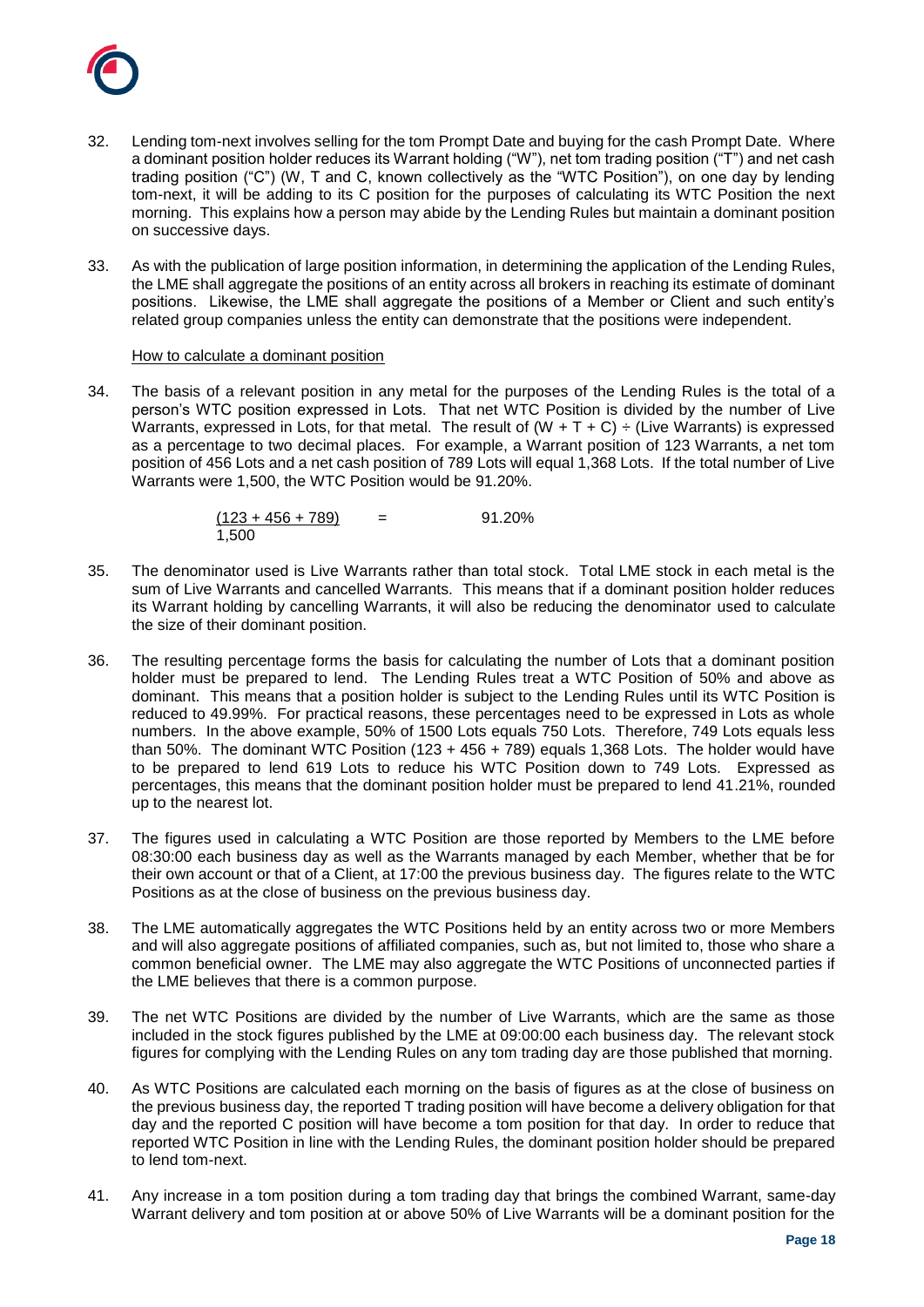purposes of the Lending Rules and the dominant position holder should therefore be prepared to lend in accordance with paragraph 29(a) above. Similarly, in the event that a tom position is increased during a tom trading day that brings the combined Warrant, same-day Warrant delivery and tom position at or above 80% or, as the case may be, at or above 90% of the Live Warrants, the dominant position holder should be prepared to lend in accordance with paragraph 29(b) or 29(c) above respectively. In the event a market participant has increased their tom position such that they would be considered a dominant position holder when they previously were not, or the increase in position meant their combined Warrant, same-day Warrant delivery and tom position was now in a higher lending band than previously, they must inform Market Surveillance as soon as possible.

### How to comply with the Lending Rules

- 42. The Lending Rules are an obligation placed on those who hold a dominant long position for which the Lending Rules apply. The holder of the dominant position is ultimately responsible for its own compliance with the Lending Rules. This is the case both for Members and non-Members. In the case of a non-Member, compliance with the Lending Rules require the non-Member to give appropriate instructions to one or more of its brokers.
- 43. Where the LME identifies a dominant position, the holder of that position will be contacted to advise of any steps to be taken with regard to the management of the position. These steps could include adjustments to a WTC Position to account for OTC business being brought onto the market that day. Many non-Members prefer to have these discussions direct with the LME rather than go through one or more of their brokers. Although, both Members and non-Members may discuss their WTC Positions with the LME, the holder of a dominant position is best placed to know the size of their own WTC Positions. Once the LME stock figures are published at 09:00:00 a position holder is able to calculate whether or not its net WTC Position triggers the Lending Rules.
- 44. Increases or decreases in the LME Live Warrant figures from the previous day's figures may affect whether a WTC Position is dominant and whether that dominance exceeds the 50%, 80% or 90% threshold. For this reason a dominant position holder is entitled to wait until the LME stock figures are published before complying with the Lending Rules. Notwithstanding the above, a dominant position holder should not delay complying with the Lending Rules and should be prepared to lend as soon as reasonably practicable following the publication of the LME stock figures. If there has been a material change in the Live Warrant figures, the dominant position holder and relevant counterparties may, upon the LME's instruction, have to adjust some of the trades executed prior to the LME stock figures being published in order to ensure that the lending has complied with the Lending Rules. In the event adjustments are required they will be processed in chronological order.
- 45. A dominant position holder must lend at the premium applicable to their highest WTC Position first. If a dominant WTC Position is above 90%, the position holder must lend at level a sufficient number of Lots to bring their position below 90% before they may lend at a premium of 0.25% of the cash price. Similarly, they must lend at a premium of no more than 0.25% of the cash price a sufficient number of Lots to bring their position below 80% before they may lend at a premium of 0.5% of the cash price. The position holder must have reduced their position below 50% before the position holder may lend at a premium greater than those specified by the Lending Rules.
- 46. The LME provides three venues for trading: in the Ring, on LME Select and the inter-office venue. A dominant position holder should be prepared to respond to requests for borrowing in both the Ring or on LME Select. Once a dominant position holder has received Lending instructions from Market Surveillance they must be prepared to respond to bids in LME Select at 09:00:00, in the event the dominant position holder's obligation has not been met before the start of the first Ring session they must also be prepared to respond to bids in the Ring. A dominant position holder is not obliged to verify whether the borrower is borrowing to cover an existing short position. However, the purpose of the Lending Rules is to address the effect of a Member or non-Member's dominant position on short position holders. It would be an abuse of the Lending Rules for a dominant position holder to contrive to lend to another person at the specified premium with the intention that the borrower could then lend in the market at a higher premium.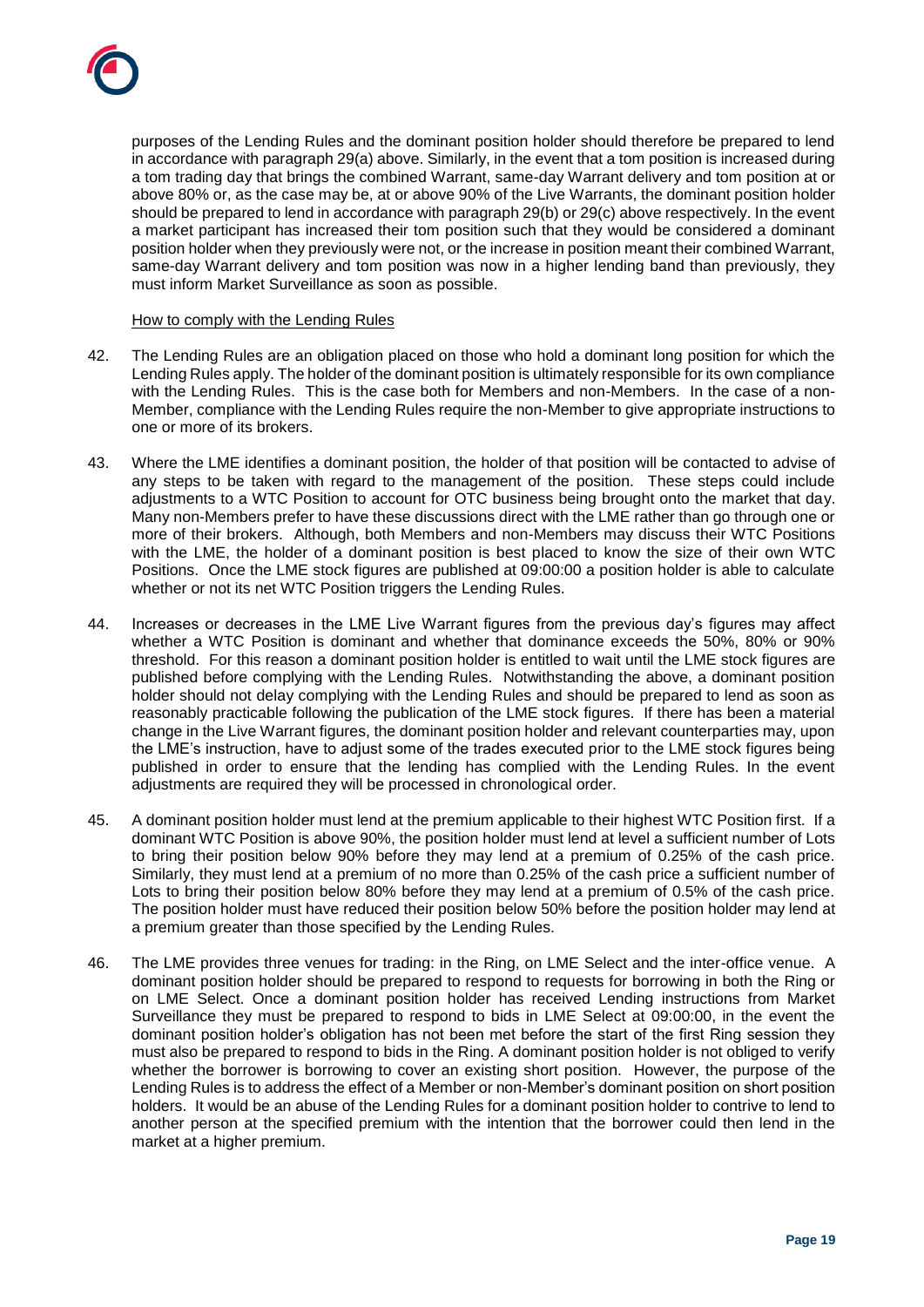

### Lending on LME Select

- 47. A bid on LME Select is a request to the market. A dominant position holder must respond to bids on LME Select where those bids reach the premium at which the dominant position holder must be prepared to lend. The mechanisms for ensuring orderly trading on LME Select mean that a lower offer entered into the system will trade with an existing higher bid. If there is a bid in LME Select that is at a higher premium than that prescribed by the Lending Rules, a dominant position holder must trade with that bid to adjust the price back to the correct premium. This adjustment must be undertaken through LMEsmart. If the circumstances suggest that bids for tom-next borrowing on LME Select will be higher than the backwardation premiums at which the dominant position holder will be obliged to lend, the dominant position holder should behave prudently and consider placing offers on LME Select to anticipate bidding. This will avoid the need for adjustment trades.
- 48. If the dominant position holder does not have direct access to the LME's electronic order book, it must make arrangements with its broker to take the necessary steps to respond to bids on LME Select on its behalf and to make adjustments where necessary.

# Lending in the Ring

- 49. A bid in the Ring is also a request to the market. The first Ring session for each metal is the last opportunity to lend or borrow tom-next by open outcry. A dominant position holder who has not reduced their WTC Position below 50% by the start of the first Ring session must respond to bids in the Ring where those bids reach the premium at which the dominant position holder must be prepared to lend.
- 50. The mechanisms for ensuring orderly trading in the Ring mean that once a bid to borrow has been made, a lender must either accept that bid or make a higher offer. It is a breach of Regulation 11 of Part 3 of the LME Rulebook to make an offer that is lower than a prevailing bid. If a dominant position holder's WTC Position remains at 50% or above by the start of the first Ring session, it must ensure that it responds to bids and that any lending is at a premium no higher than the premium prescribed by the Lending Rules. In order to ensure this and to abide by the Ring Trading Regulations, it may be necessary for the dominant position holder to offer to lend. If the circumstances suggest that tom-next trading in the Ring is likely to start at a higher premium, the dominant position holder should be prepared to open the Ring session with an offer before any bid is made.
- 51. If a dominant position holder is not a Category 1 Member, it must make arrangements in good time for a Category 1 Member to effect the necessary lending on its behalf.

### **Brokers instructed by Clients**

52. There are a number of considerations that a Member must take into account when acting for a Client who is deemed to be a dominant position holder. In particular, the Member must ensure that its actions comply with all applicable FCA rules, including the FCA Code of Market Conduct.

### **Reporting of Financing Arrangements**

53. Members are required to inform the LME of financing arrangements to which the Member is a party and whether they or their Clients do not hold but have effective control over Warrants. Members must notify the LME by completing the template form attached at Schedule 1 and sending it to Market Surveillance at market.surveillance@lme.com before or at the start of the financing arrangement. The Member must also notify Market Surveillance by email when the financing arrangement ends or when it has been amended.

### **Accountability Levels**

54. As noted above, the LME continuously undertakes surveillance on all positions held on the market and where relevant the Lending Rules set out specific actions that would be taken in particular circumstances. However, the LME considers it appropriate to have arrangements in place for the provision of additional information, when requested by the LME, for positions that are above certain levels (which shall be referred to as the "Accountability Levels"), even where such positions do not trigger the application of the Lending Rules. The request to provide additional information will be made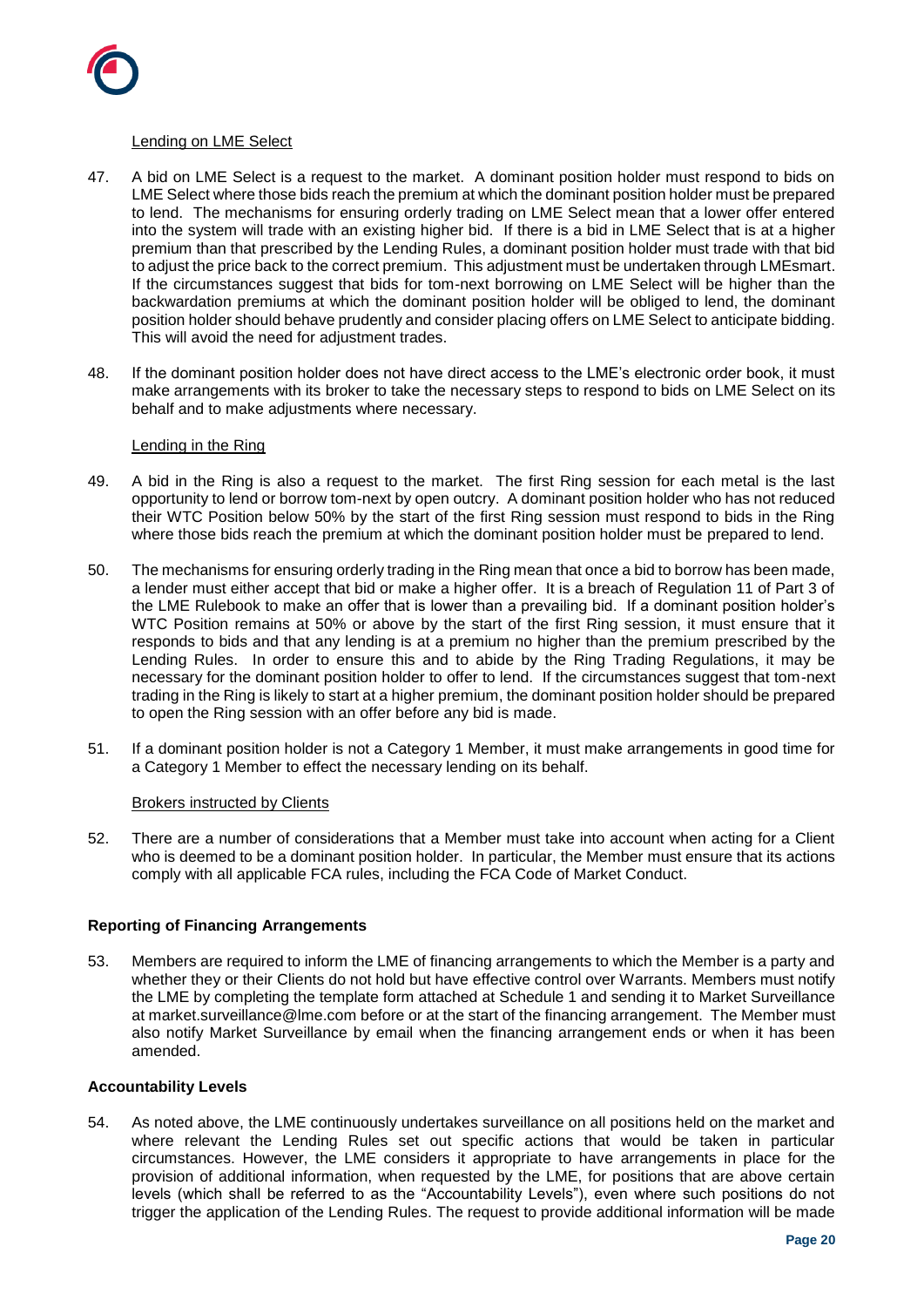

to the Member who is holding a position, either directly or on behalf of their Client(s), which is in excess of the relevant Accountability Level.

- 55. For the avoidance of doubt, Members and their Client(s) may (unless directed otherwise) hold positions that are in excess of the Accountability Level.
- 56. The LME will publish Accountability Levels for positions held on single Prompt Dates and also positions held across all Prompt Dates (referred to as the "Single Prompt Accountability Levels" and the "All Prompt Accountability Levels" respectively).
- 57. If a position exceeds either the Single Prompt Accountability Level and/or the All Prompt Accountability Level then the LME may require further information as to the nature and purpose of the position of that account (or, if appropriate, linked accounts as determined by the LME), and may direct that Members cannot accept further orders that increase the position, or direct that the position be reduced to a level below the Accountability Level. The Member shall comply with such directions, or procure that its Client comply with such directions.
- 58. The current Accountability Levels are set out at Schedule 2. The LME reserves the right to amend these levels, and the LME will advise of any updates in writing. In addition, Accountability Levels for other LME contracts may be introduced from time to time, as advised by the LME in writing. The Single Prompt Accountability Levels shall be calculated for each Member or Client (as relevant) on a net basis in respect of each relevant Prompt Date. The All Prompt Accountability Level shall be calculated for each Member or Client (as relevant) on a net basis in respect of all relevant Prompt Dates.
- 59. The Accountability Levels shall apply to any Member and/or Client trading the contracts set out in Schedule 2, and will apply to positions held at the end of day. Members shall be responsible for compliance with the Accountability Levels and for ensuring compliance by their Client(s) with the Accountability Levels.
- 60. Upon request, Members are required to provide all relevant information relating to the position to the LME. Where appropriate, Members may encourage their Clients to provide all relevant information directly to the LME, and in such cases the Member will have been deemed to have responded to the LME's original request for additional information. The LME is aware that the information provided may include commercially sensitive information and therefore will be held in confidence in accordance with the provisions of Part 2 of the LME Rulebook.
- 61. As with the publication of position information and the Lending Rules, in calculating the total positions of two or more entities acting in concert for the purposes of the Accountability Levels, the LME shall aggregate the positions of a Client across all Members. Likewise the LME shall aggregate the positions of a Member or Client and such entity's related group companies unless the entity can demonstrate that the positions were independent. The LME will also aggregate the positions of unconnected parties if the LME believes that there is a common purpose between such parties. In such cases the LME will inform the parties either directly or through the Members with whom they trade.

# **Position Limits**

- 62. The Lending Rules apply to all products on which Warrants are issued and where stock figures are published by the LME. However, the LME makes available for trading other products where no stock figures are available. In these instances the LME may operate a Position Limit regime.
- 63. The Position Limits published by the LME apply to all Prompt Dates, and are triggered when the net position held exceeds the relevant Position Limit. Where a position exceeds the relevant Position Limit, the LME may request further information regarding the position of that account or linked accounts, and the LME may also give directions to the Member in respect of the position of that account or linked accounts.
- 64. The current Position Limits are set out at Schedule 3. The LME reserves the right to amend these Position Limits, and the LME will advise of any updates in writing. In addition, Position Limits for other Contracts may be introduced from time to time, as advised by the LME in writing.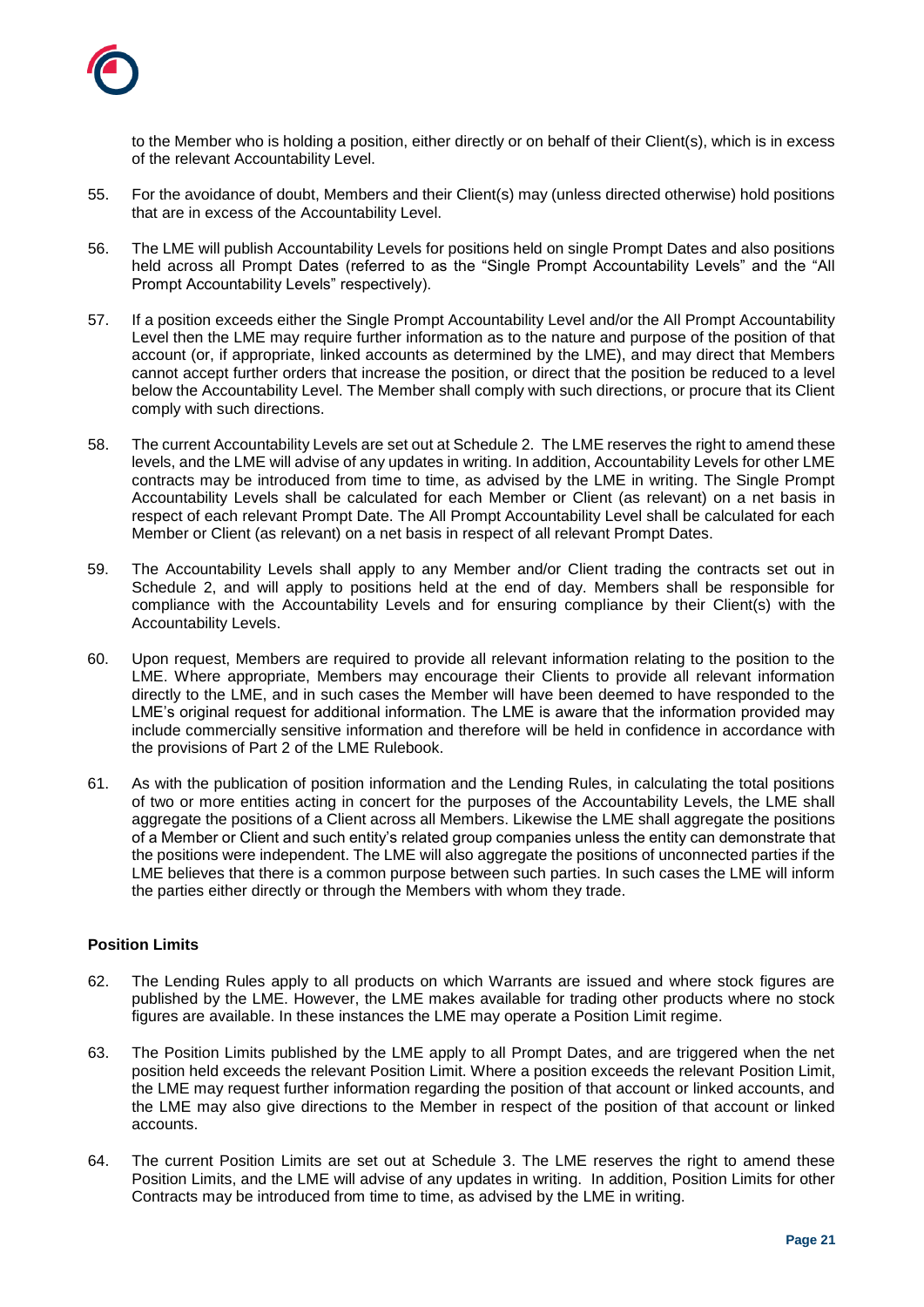

65. When requested by the LME, Members must provide the LME with certain information relating to a position. Members may encourage their Clients to provide all relevant information directly to the LME, and in such cases the Member will be deemed to have responded to the LME's original request for information. The LME may also contact the position holder directly to obtain further information. The LME is aware that the information provided may include commercially sensitive information. Such information will be held in confidence in accordance with the provisions of Part 2 of the LME Rulebook.

### **Enforcement of Position Management Arrangements**

- 66. Regulation 17 of Part 3 (Emergencies) of the LME Rulebook sets out the powers of the Special Committee in the event that it has cause to suspect the existence of or to anticipate the development or likely development of an undesirable situation or undesirable or improper trading practice which in its opinion has affected or is likely to affect the market.
- 67. For the avoidance of doubt, the Special Committee may, in its absolute discretion, take such steps as it deems appropriate to contain or rectify the situation. This may include, without limitation, a direction to reduce a position to below the relevant Accountability Level and/or Position Limit. Further, a direction to reduce a position may be issued even where the position is already below the relevant Accountability Level and/or Position Limit.
- 68. Any Member contravening or failing to comply with any direction or instruction issued by the Special Committee will be considered to be in breach of the LME Rulebook.
- 69. Members with queries regarding this policy should contact Market Surveillance at [market.surveillance@lme.com](mailto:market.surveillance@lme.com)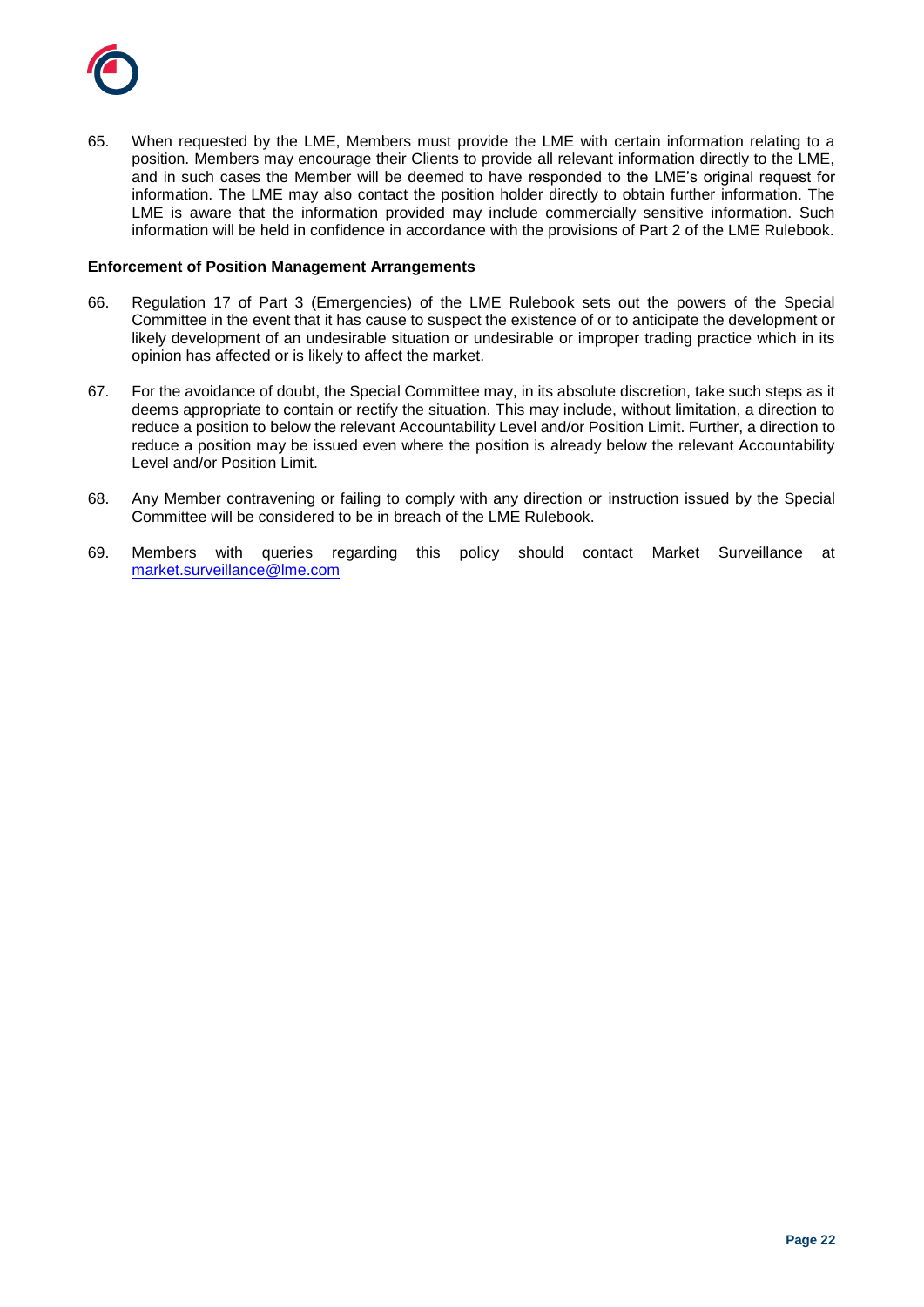

**Schedule 1**

# **Reporting of Warrant Financing Arrangements (in Excel or CSV format)**

| Column<br>No.  | Column<br><b>Name</b>    | <b>Description</b>                                                                                                                                                                                                                                       | <b>Mandatory (M)</b><br>Optional (O)<br><b>Conditional (C)</b> | Data Type                              | <b>Sample Data</b>                |
|----------------|--------------------------|----------------------------------------------------------------------------------------------------------------------------------------------------------------------------------------------------------------------------------------------------------|----------------------------------------------------------------|----------------------------------------|-----------------------------------|
|                | Member<br>Mnemonic       | The 3 letter code assigned to the Member submitting<br>the financing arrangement                                                                                                                                                                         | м                                                              | CHAR-3                                 | 'XXX'<br>'YYY'                    |
| 2              | Warrant<br>Holder        | The entity in possession of the Warrants under the<br>financing arrangement. Note this does not necessarily<br>have to be the Member, or the Effective Controller, it<br>could be a client of the Member who is financing<br>Warrants for a third party. | М                                                              | ALPHANUM-256                           | 'ABC TRADING LTD'<br>'JOHN SMITH' |
| 3              | Effective<br>Controller  | The entity, or natural person, that maintains effective<br>control of the Warrants under the financing<br>arrangement. See paragraphs 22 and 23 for further<br>details.                                                                                  | Μ                                                              | ALPHANUM-256                           | 'ABC TRADING LTD'<br>'JOHN SMITH' |
| $\overline{4}$ | MiFID short<br>code      | The MiFID short code that corresponds to the Effective<br>Controller.                                                                                                                                                                                    | Μ                                                              | <b>INTEGER</b>                         | '123456789'                       |
| 5              | <b>Start Date</b>        | The date at which the financing arrangement began.                                                                                                                                                                                                       | Μ                                                              | ISO 8601 extended format<br>YYYY-MM-DD | 2019-03-01                        |
| 6              | <b>End Date</b>          | The date at which the financing arrangement is<br>expected to end.                                                                                                                                                                                       | $\circ$                                                        | ISO 8601 extended format<br>YYYY-MM-DD | 2019-03-01                        |
| $\overline{7}$ | Metal                    | 2 letter code identifying the metal                                                                                                                                                                                                                      | М                                                              | CHAR-2                                 | 'AH' - Aluminium<br>'CA' – Copper |
| 8              | Number<br>of<br>Warrants | Number of Warrants held under the financing<br>arrangement                                                                                                                                                                                               | M                                                              | <b>INTEGER</b>                         | '150'                             |
| 9              | Additional<br>Comments   | Any additional details the Member deems relevant to<br>the LME with respect to the financing arrangement in<br>place.                                                                                                                                    | $\circ$                                                        | ALPHANUM-256                           |                                   |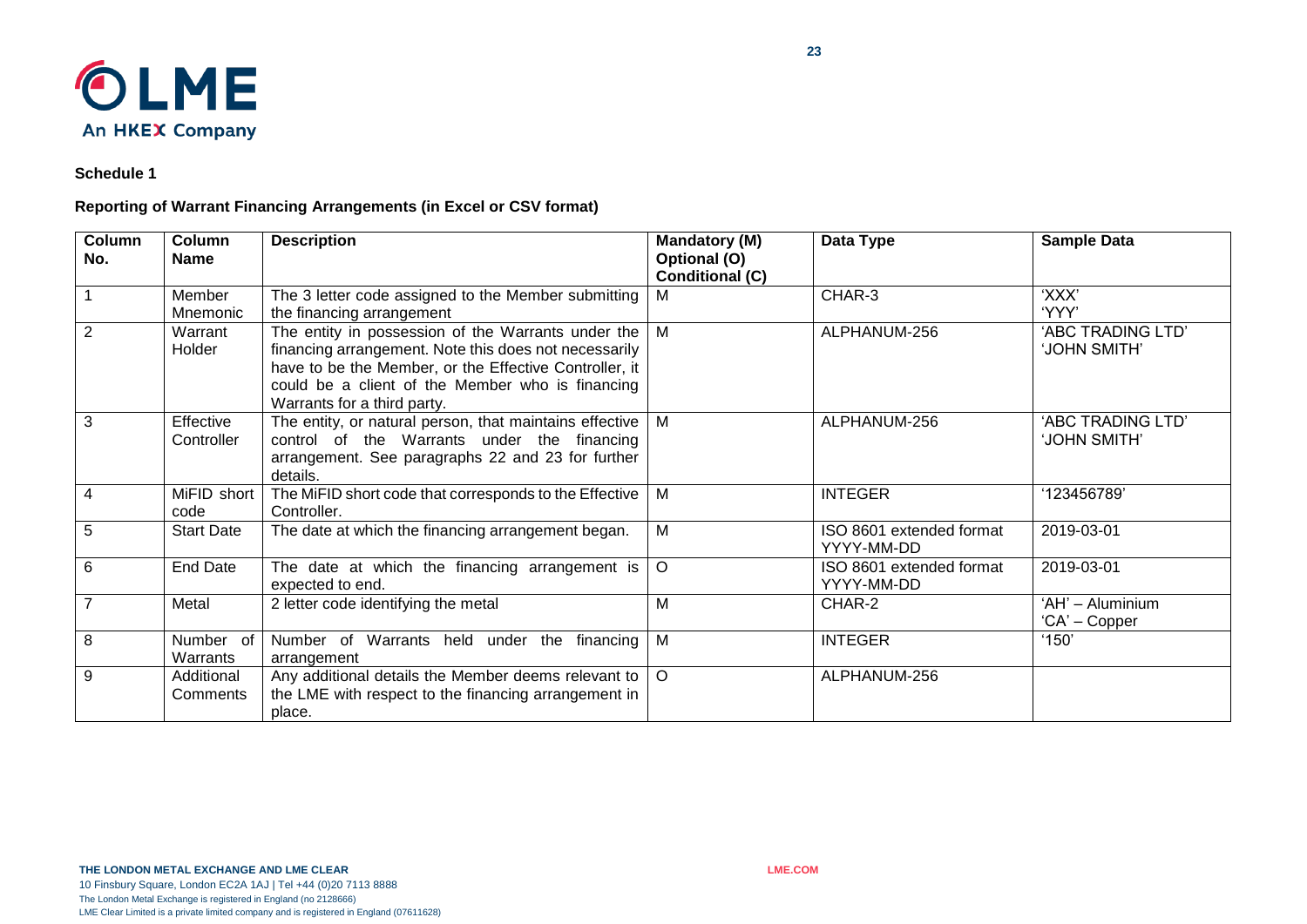

# **Accountability Levels**

| <b>Contract Code</b> | <b>Accountability</b><br><b>Single</b><br>Prompt<br>(Lots) | Level   All Prompt Accountability Level (Lots) |
|----------------------|------------------------------------------------------------|------------------------------------------------|
| AH                   | 15,000                                                     | 15,000                                         |
| CA                   | 6.000                                                      | 6,000                                          |
| N <sub>l</sub>       | 3,000                                                      | 3,000                                          |
| PB                   | 3,000                                                      | 3,000                                          |
| <b>SN</b>            | 500                                                        | 500                                            |
| <b>ZS</b>            | 6,000                                                      | 6,000                                          |